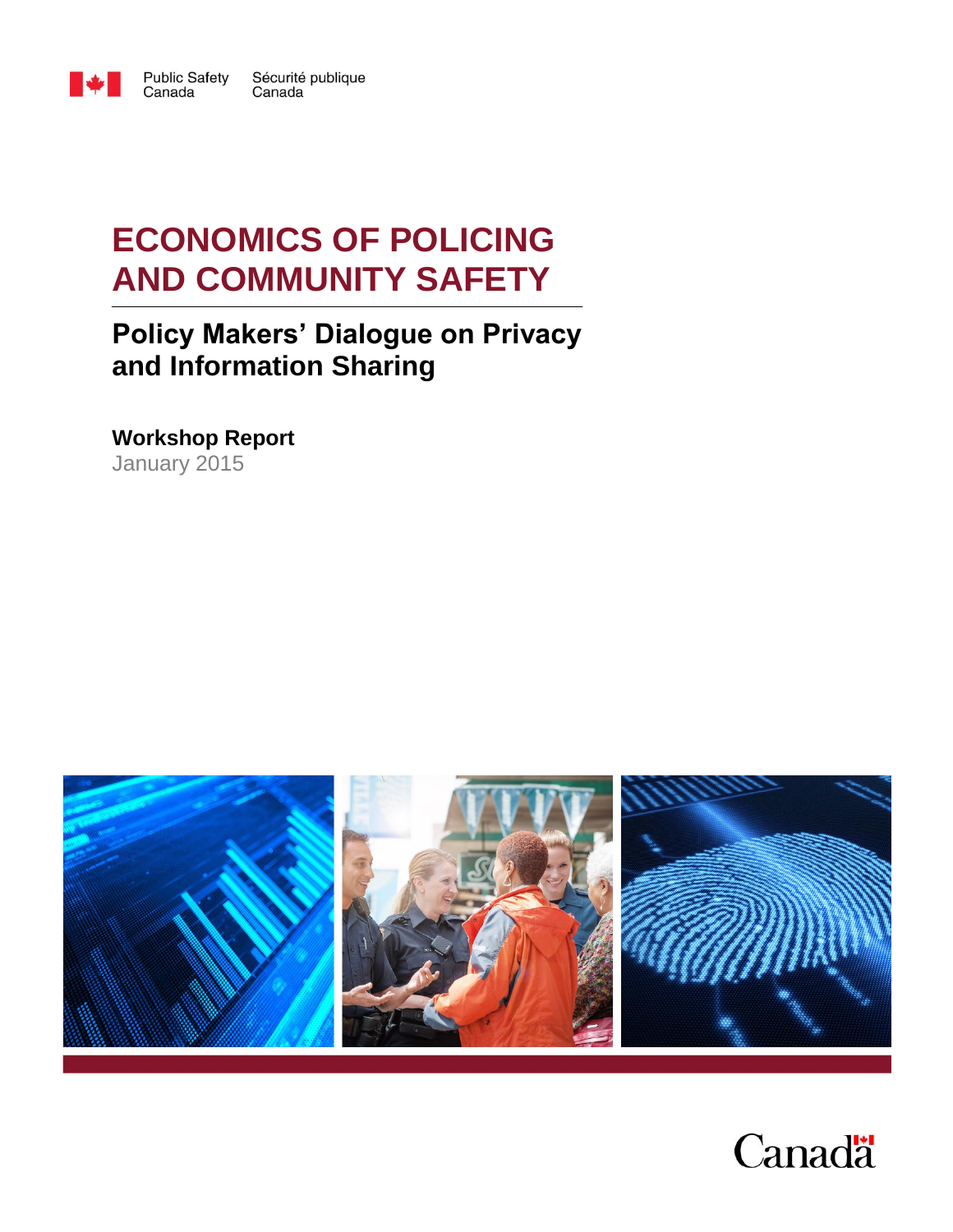© Her Majesty the Queen in Right of Canada, 2015 Cat. No.: PS4-197/2015E-PDF ISBN: 978-0-660-02669-5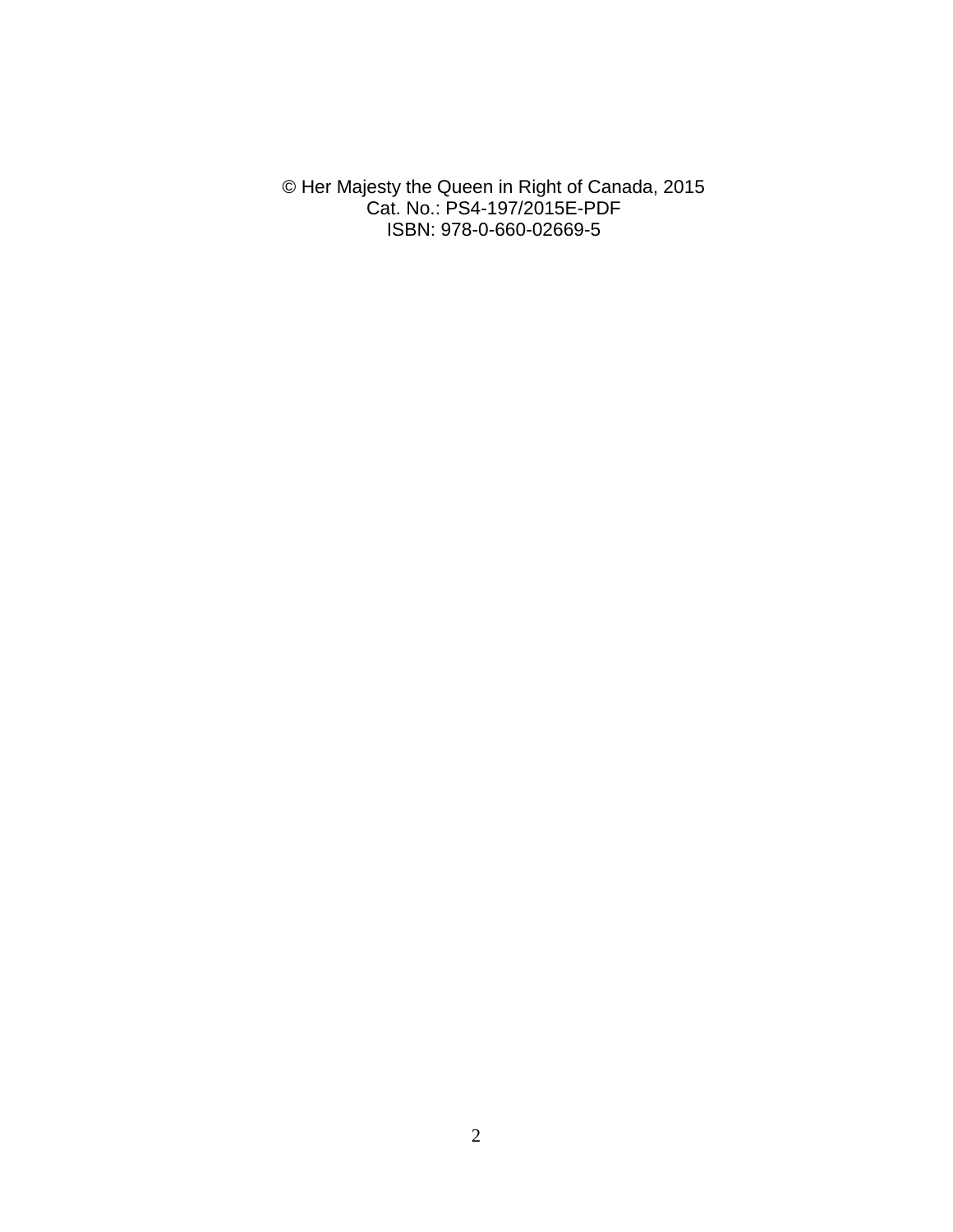| Appendix C: Saskatchewan Information and Privacy Commissioner Recommendations and the |
|---------------------------------------------------------------------------------------|
|                                                                                       |

# **Contents**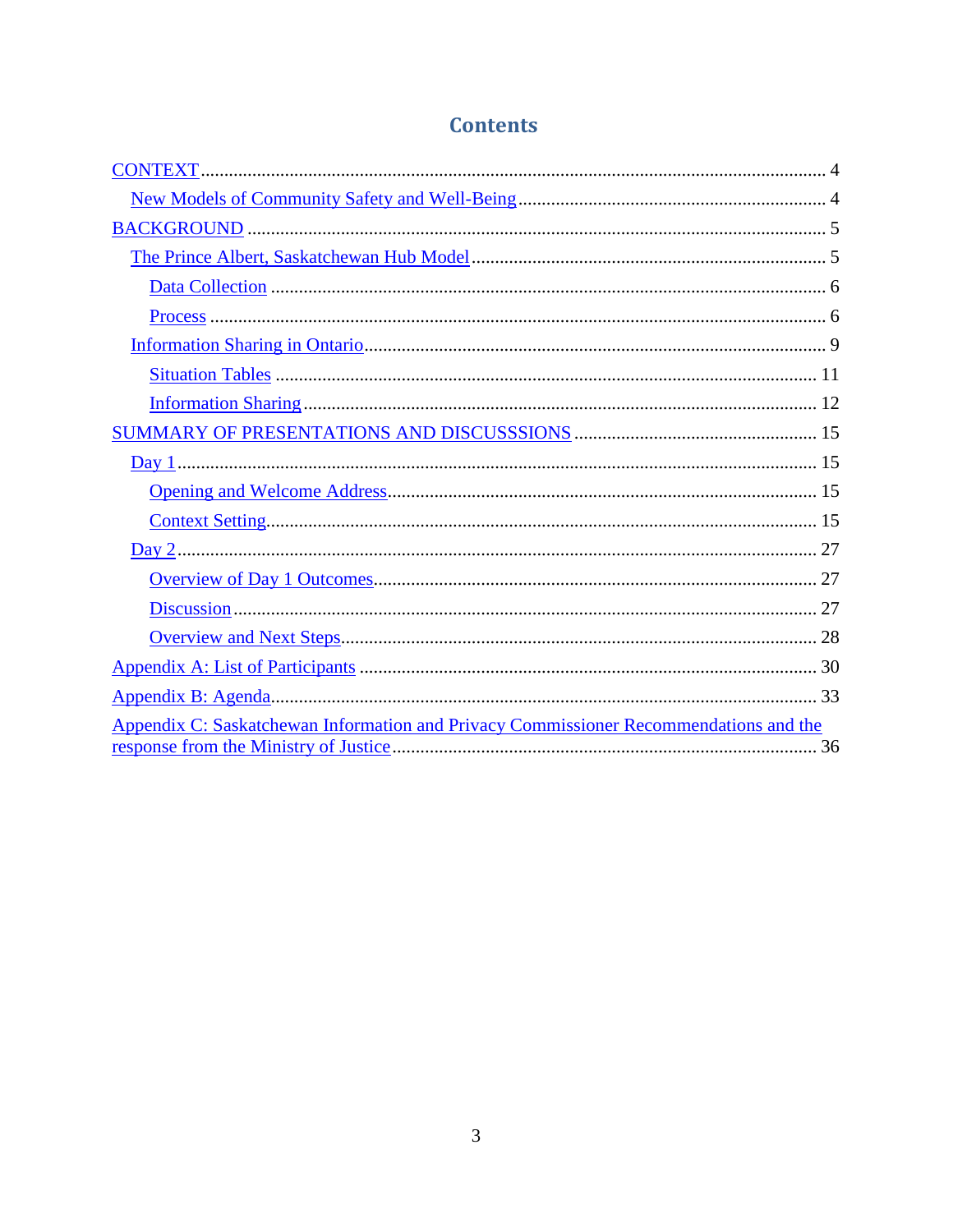### <span id="page-3-1"></span><span id="page-3-0"></span>**CONTEXT New Models of Community Safety and Well-Being**

In October 2014, Federal, Provincial and Territorial Ministers Responsible for Justice and Public Safety approved the Economics of Policing and Community Safety Shared Forward Agenda, a strategy for the future of policing in Canada. The actions of the Shared Forward Agenda are oriented around three pillars: 1) Efficiencies within Police Services; 2) New Models of Community Safety; and 3) Efficiencies within the Justice System. These pillars are supported by the foundational elements of engagement, research and information sharing.

The approval of the Shared Forward Agenda by Ministers signified a collective first step and an indication that the leadership and responsibility for further development and implementation of specific actions to improve policing in Canada will be shared amongst governments, and in partnership with the entire policing and public safety community. The Shared Forward Agenda is about cooperating collectively in those areas where it makes sense to do so, while respecting jurisdictional responsibilities for policing and adopting a comprehensive and holistic approach to public safety.

The workshop on privacy and information sharing sought to advance the objectives of the Economics of Policing and Community Safety Shared Forward Agenda Pillar 2: New Models of Community Safety. This workshop highlighted the benefits and challenges of sharing personal information between government institutions, local authorities, health and social service agencies when mobilizing resources to support individuals and families experiencing acutely elevated risks of harm. The expectation is that immediate intervention will help an individual, family or community by preventing situations from worsening to the point where more significant problems emerge and more formal interventions are required from police and social services (i.e. Children's Aid Society).

Drawing on the experiences of Saskatchewan and Ontario, the workshop generated discussion around the identification of best practices for collaboration and information sharing, while respecting privacy rules within new inter-disciplinary community safety and well-being models. The workshop brought together federal and provincial government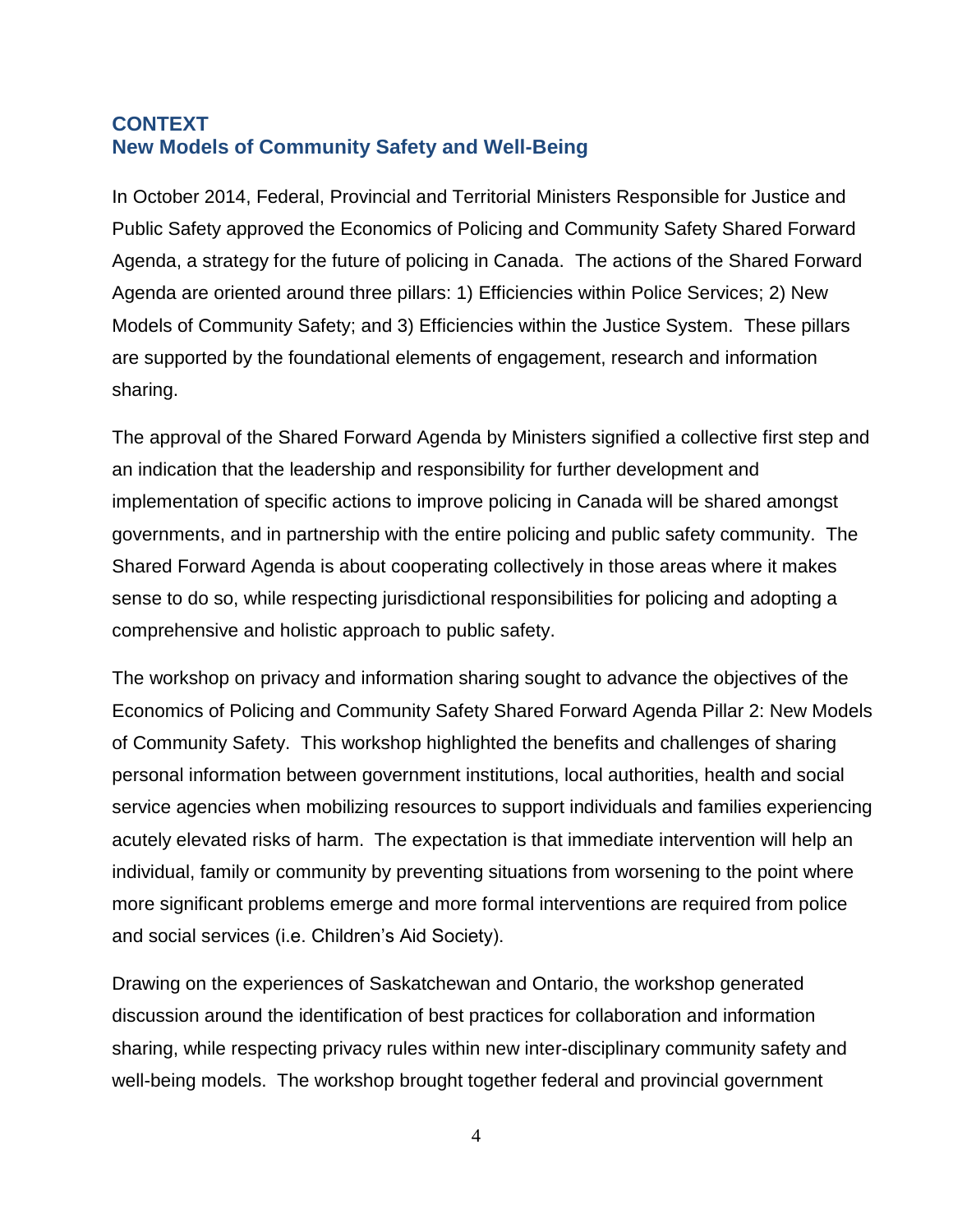representatives who are familiar with inter-disciplinary community safety and well-being models, as well as those familiar with provincial privacy and information sharing legislation.

In summary, this workshop outlined a community development approach, the purpose of which was to have a conversation with agencies on how best to collaborate across disciplines and share relevant personal information in a safe and legal way to help to reduce elevated risk to individuals and families.

### <span id="page-4-0"></span>**BACKGROUND**

 $\overline{a}$ 

### <span id="page-4-1"></span>**The Prince Albert, Saskatchewan Hub Model**

In February 2011, a group of professionals in Prince Albert, Saskatchewan, initiated the province's first government-led model of a collaborative, risk-driven community safety model, known as the Hub. The Hub model was adapted from three concepts observed late in 2010 by a Saskatchewan study team during a study visit to Glasgow, Scotland. The three concepts are the following:

- 1. **The Scottish Concordat**: an agreement between the Government of Scotland and the municipal authorities.
- 2. **The Glasgow Community Safety Services**: now rebranded as Community Safety Glasgow, this company, jointly owned by the Glasgow City Council and the Scottish Police Authority, aims to work in collaboration with agencies and communities to address anti-social behaviour. $1$
- 3. **Govanhill Operational Hub:** a test site for the Scottish Government's Equally Well initiative, in which local public services operate in a single shared location and provide a collective response to individuals who require multi-faceted support.<sup>2</sup>

The Hub model was adopted in Prince Albert, Saskatchewan to counteract the inefficiencies of the existing system of individual agency/institutional silo support for individuals and

<sup>&</sup>lt;sup>1</sup> Community Safety Glasgow: About Us. Website: [http://www.saferglasgow.com/about-us.aspx,](http://www.saferglasgow.com/about-us.aspx) Last accessed February 20, 2015.

<sup>2</sup> Hawkins, C., Egan, J. and Craig, P. (2011) *Partnership Approaches to Address Local Health Inequalities: Interim Evaluation of the Govanhill Equally Well Test-site.* Glasgow Centre for Population Health & Equally Well: Glasgow, Scotland.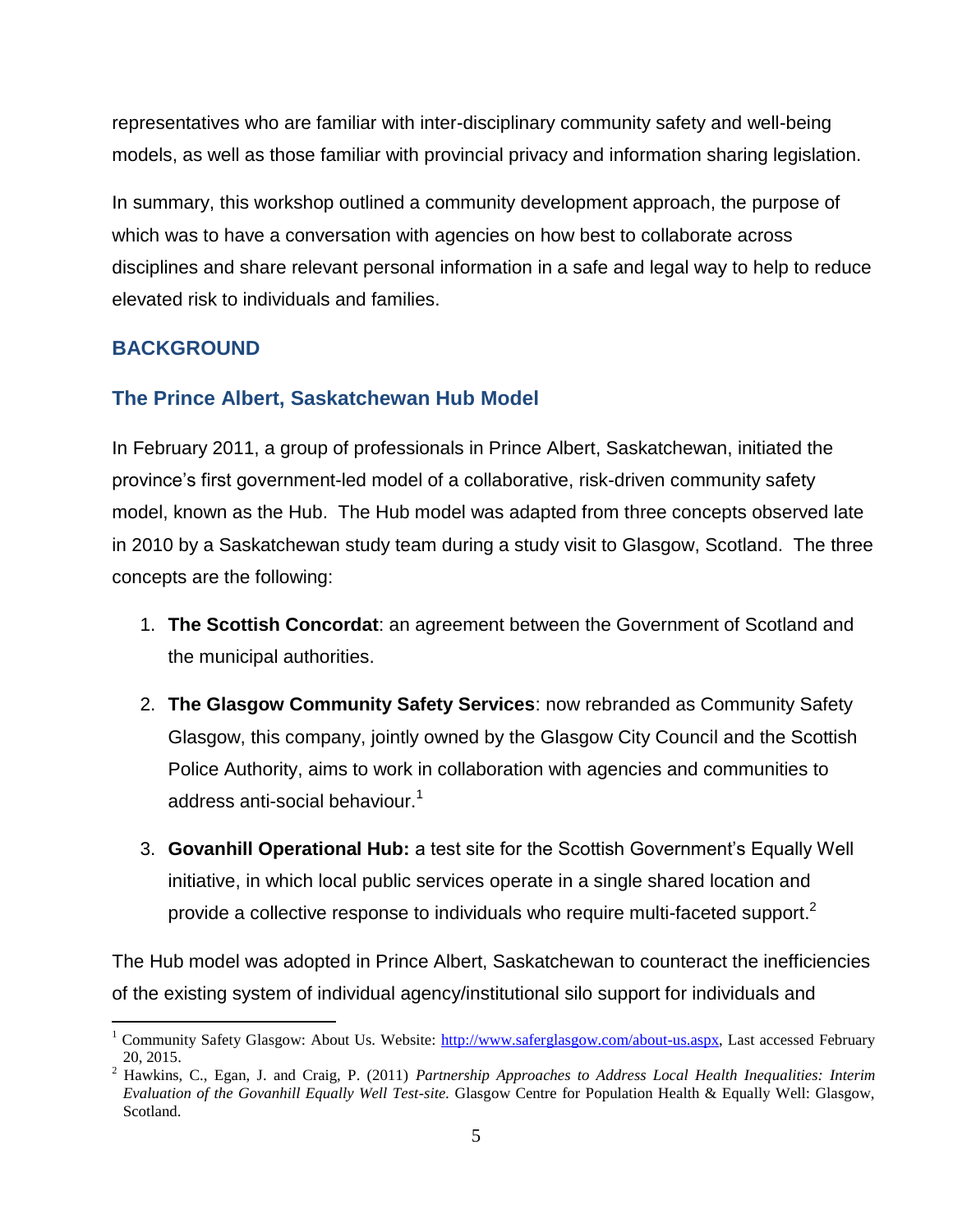families experiencing an acutely elevated risk of harm. Through a collaborative interdisciplinary intervention, individual or family needs may be met efficiently and effectively, thereby reducing the level of acutely elevated risk.

The Hub is a form of community mobilization that brings together various social service resources to address the needs of high risk individuals within the community. In the case of Prince Albert, the social services involved include: Prince Albert Police Service, Saskatchewan Rivers Public School Division, Prince Albert Catholic School Division, Prince Albert Parkland Health Region, RCMP "F" Division, Saskatchewan Corrections, Saskatchewan Social Services, Prince Albert Fire Department and Prince Albert Grand Council. Twice weekly, this collective meets to identify situations of *acutely-elevated risk* (a defined threshold) and to determine which agencies' support will help to lower the level of risk and prevent harm or further harm from occurring.

### <span id="page-5-0"></span>**Data Collection**

The Hub collects non-identifiable data from the individuals and families it seeks to help, including a list of risk factors, and details regarding age category, gender, originating agency, lead agency and assisting agencies. A Hub discussion number is assigned to each situation. This data provides for an evidence-based analysis of the risk of harm, as well as the potential root causes of risk, which are present in the community.

The Centre of Responsibility (COR), in support of the Hub, is a full-time centre for research and analysis of the root causes of social problems and the development of long term solutions to systemic issues. Data collected during Hub discussions provides an extraordinary opportunity to gain valuable insight into acutely elevated risk situations and resulting community trends.

### <span id="page-5-1"></span>**Process**

Hub discussions about situations of acutely elevated risk are centred around three main concepts:

**Collaboration**: the dynamics among social service professionals from various agencies who are working together toward a common goal.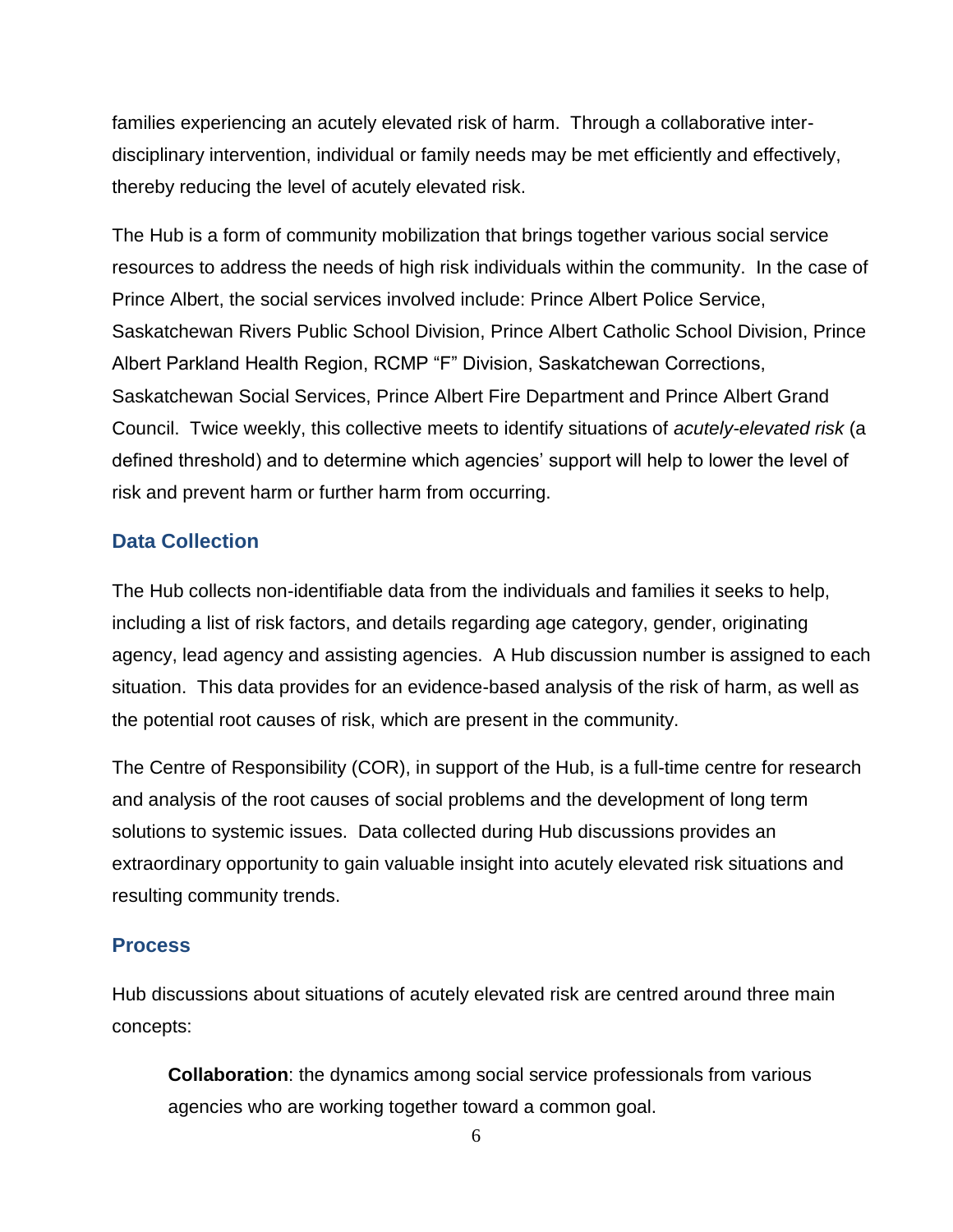**Risk**: factors that have the potential to result in harm to an individual, family, or community.

**Interventions**: efforts among participating social service professionals to support individuals, families, communities so the risks they face may be reduced.

The Hub defines *acutely elevated risk* as the presence of four conditions:

- significant interest to the community;
- high probability of harm occurring;
- severe intensity of harm; and
- multi-disciplinary nature of acutely elevated risk of harm.

To determine whether an individual or family meets the criteria for *acutely elevated risk*, and whether the situation, in turn, requires a collaborative intervention through the Hub, participating agencies go through a filter process. In addition to determining the possible role of the Hub, this filter process helps to protect the privacy interests of individuals and families experiencing elevated risk. The Four Filter Approach unfolds as follows:

**Filter One**: Originating agencies determine if the case is one of acutely elevated risk, and if so, whether the originating agency has exhausted all reasonable options to mitigate the risk and to unilaterally meet the individual or family's composite needs. This step occurs before any situation is brought to the Hub. If all options have been exhausted by the originating agency, the case proceeds to Filter Two and is introduced to the Hub table at the next available opportunity.

**Filter Two**: Originating agencies present their case and provide de-identified information regarding the individual or family's risk factors to all members of the Hub table. Hub participants then assess whether the risk factors identified place the situation at a level of acutely elevated risk, and if a collaborative intervention is appropriate.

**Filter Three**: Some basic and carefully limited identifiable information (e.g. name, address and age range) about the individual or family is shared on a need-to-know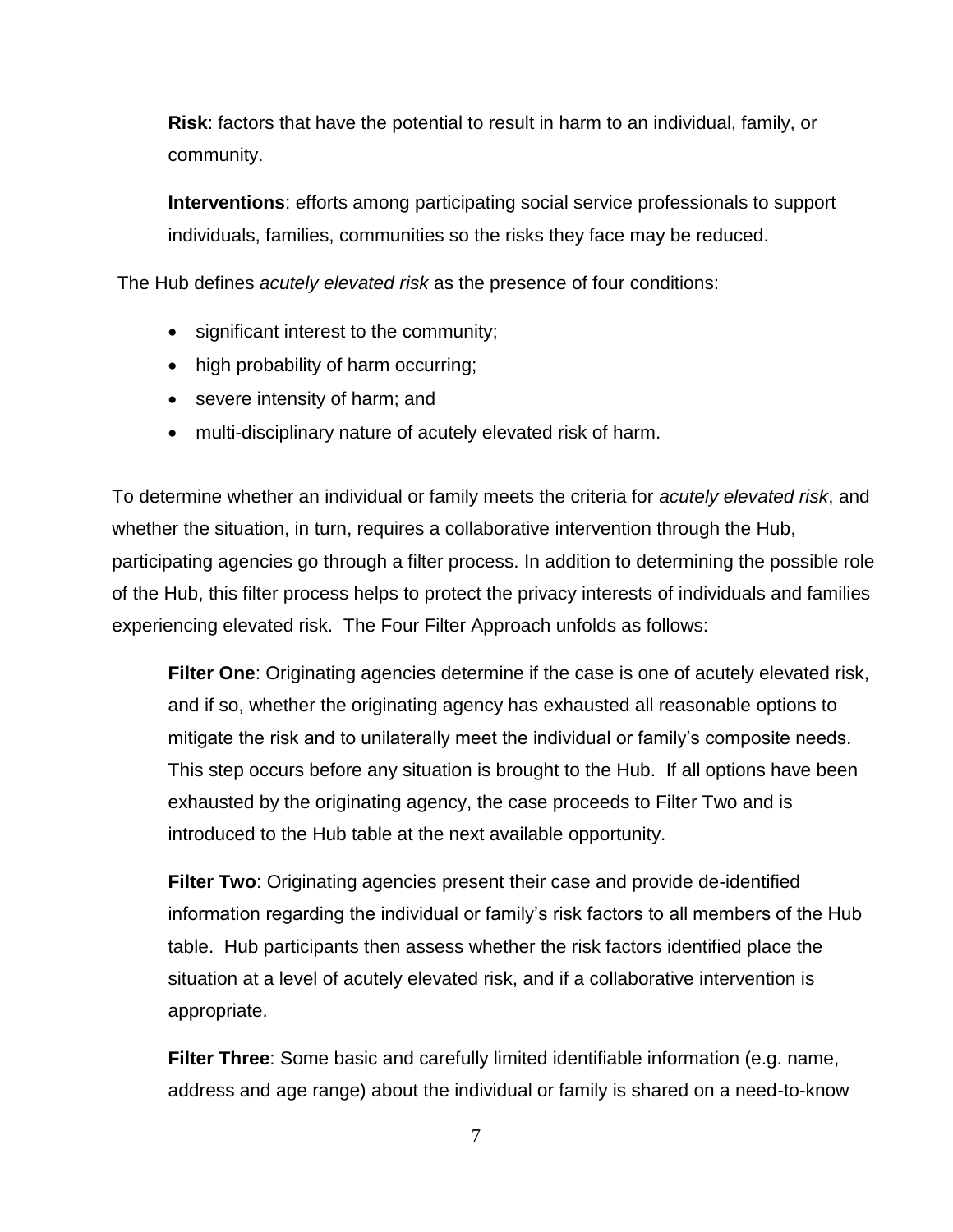basis. If feasible, consent will have been obtained by the originating agency from the individual or family directly. Where not feasible, due to the nature of the risk situation, such limited information is presented under the principles of implied consent and duty of care (see information on Ontario principles below). This limited information is shared at the Hub table in order for other agencies to determine whether services and supports are already being provided from their own organization. If services are not being provided, the agencies determine their possible role in a collaborative intervention that seeks to reduce the individual or family's acutely elevated level of risk. Agencies whose services are not required will desist from further participation. If adequate services are found to be already in place or available and the Hub table determines that a collaborative intervention is not required, the Hub dossier is closed.

**Filter Four**: Those agencies determined by the Hub table to be necessary to a collaborative intervention will meet separately, after the Hub meeting, to discuss and plan their multi-agency intervention. The case management policies of each participating agency govern the degree of information each agency shares with its Hub partners for purposes of planning, executing and following through on the intervention and any ongoing collaborative support. No further identifiable information will be reported back to the full Hub table, but the intervening agencies will report on the progress and results of their initial intervention(s) in a de-identified manner that uses only the Situation Number. The involved agencies will work toward developing and executing a strategy that responds to the immediate and pressing needs of the individual or family within a 24-48 hour timeframe. When the Hub table is satisfied that the client has been 'connected to services' and that 'acutely elevated risks' have been reduced to safely manageable levels, the dossier is closed at the Hub table.

One of the challenges that proponents of the Prince Albert Hub Model faced involved the participating agencies' varied interpretations of privacy legislation, which hampered information sharing between agencies and inhibited the community mobilization process. To examine perceived barriers to information sharing and to address this issue, the Saskatchewan Ministry of Justice led an initiative to establish the Information Sharing Issues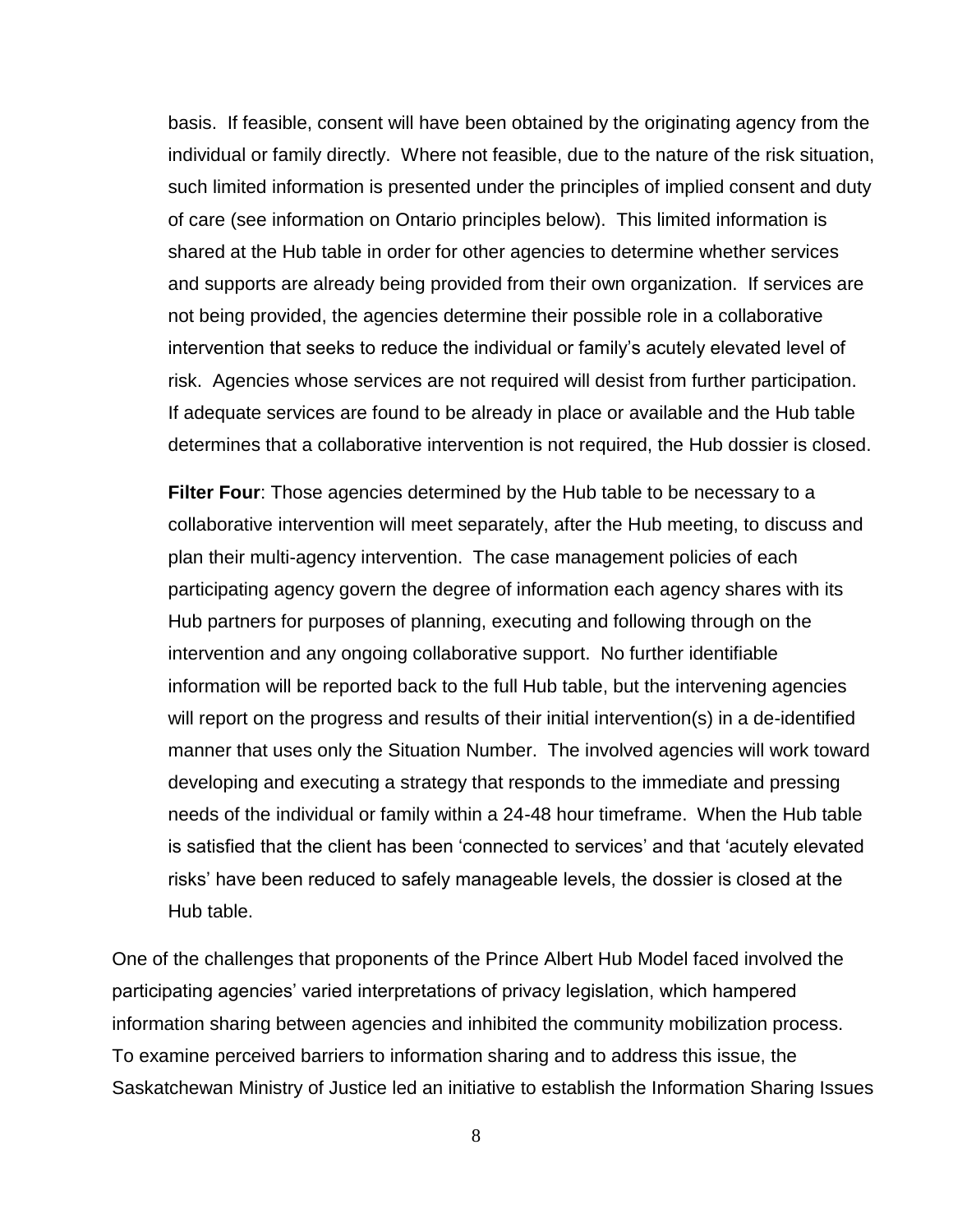Working Group (ISIWG). In turn, the ISIWG developed the *Interim Information Sharing Guidelines*, which focus on information sharing in a community mobilization project like the Hub. The *Guidelines* are designed to assist service providers in understanding their privacy obligations and their compliance requirements under existing privacy legislation.

In November 2014, the Saskatchewan Information and Privacy Commissioner issued his investigation report on the Hub in Prince Albert, including a review of the Four Filter process. Some of the Commissioner's recommendations focused on the following issues:

- The 'need to know' and data minimization principles must be applied consistently. Records should only be kept by agencies that have a role to play in mitigating the situation and only to the extent needed to address the need.
- Only those with a need-to-know should remain in the room past the sharing of deidentified information at the Filter Two stage. Hub agencies should establish a needto-know agreement, since it is now often the case that a particular agency's need-toknow only becomes clearly established at Filter Three.
- A standard referral form or template should be developed along with training, and a referral form should be mandatory for all cases brought to the Hub.
- Consent from the client needs to be the default; if consent is not obtained, the reasons justifying disclosure should be documented.

The Commissioner also recommended that when a review of access and privacy legislation occurs in the future, amendments should be made in order to clarify the rules for interagency information sharing, including a requirement that agencies enter into written information sharing agreements when they participate in common integrated program delivery. The complete text of the Commissioner's recommendations can be found in Appendix C, along with the response from the Saskatchewan Ministry of Justice accepting the recommendations.

### <span id="page-8-0"></span>**Information Sharing in Ontario**

In Ontario, information sharing is key to the success of collaborative, inter-disciplinary approaches to community safety and well-being that are being developed in communities across the province. To support this movement and to promote information sharing as a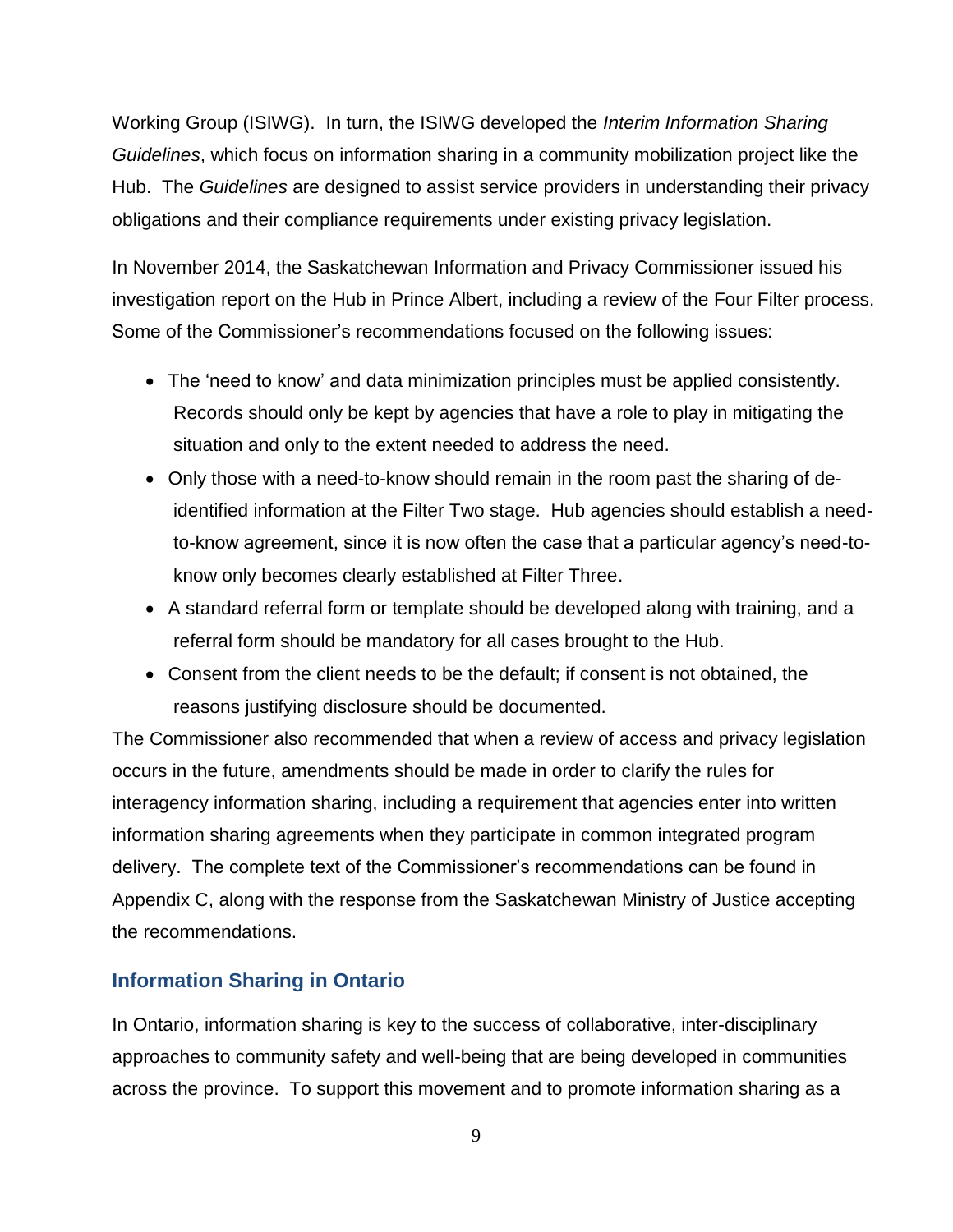critical component of risk-driven prevention initiatives, the Ontario Ministry of Community Safety and Correctional Services has been engaging with other provincial ministries along with federal, police, community partners to develop the *Community Safety and Well-Being Planning Framework*.

Throughout 2013, Ministry staff visited over 30 Ontario communities to learn about promising community safety and well-being programs and initiatives at the local level. These visits gathered information on what is working well, identified challenges associated with implementation and assessed areas in which further support from the government may be needed. The findings from these community engagement sessions included identified local successes and challenges related to information sharing, which are highlighted in the booklet *[Community Safety and Well-Being in Ontario: A Snapshot of Local Voices](http://www.mcscs.jus.gov.on.ca/english/publications/PolicingReports/ASnapshotofLocalVoices/LocalVoices.html)*, which was publicly released in November 2014 on the Government of Ontario website. They have also been used to inform the development of the Ontario *Community Safety and Well-Being Planning Framework*.

The objective of this Framework is to set the stage for collaborative and coordinated community safety and well-being service delivery. It encourages local, multi-disciplinary partnerships to respond to crime and complex social issues on a sustainable basis. Building on the strengths of Ontario communities, the Framework highlights the need to increase efforts to create an environment that supports meaningful collaboration, the sharing of information and expertise, and the implementation and evaluation of outcomes-based programs.

The Framework identifies four zones that are integral to holistic community safety and wellbeing planning: social development, prevention, risk mitigation, and emergency response. The first three zones are all preventative in nature, and focus on addressing the precursors and preconditions that create risk, preventing prevalent and ongoing risks within communities, and mitigating acute risk of harm or victimization for specific individuals. In contrast, the emergency response zone is enforcement-dominated and reactive, as opposed to preventative. While all four zones are necessary in order to plan effectively to enhance community safety and well-being, the Framework's emphasis on preventative strategies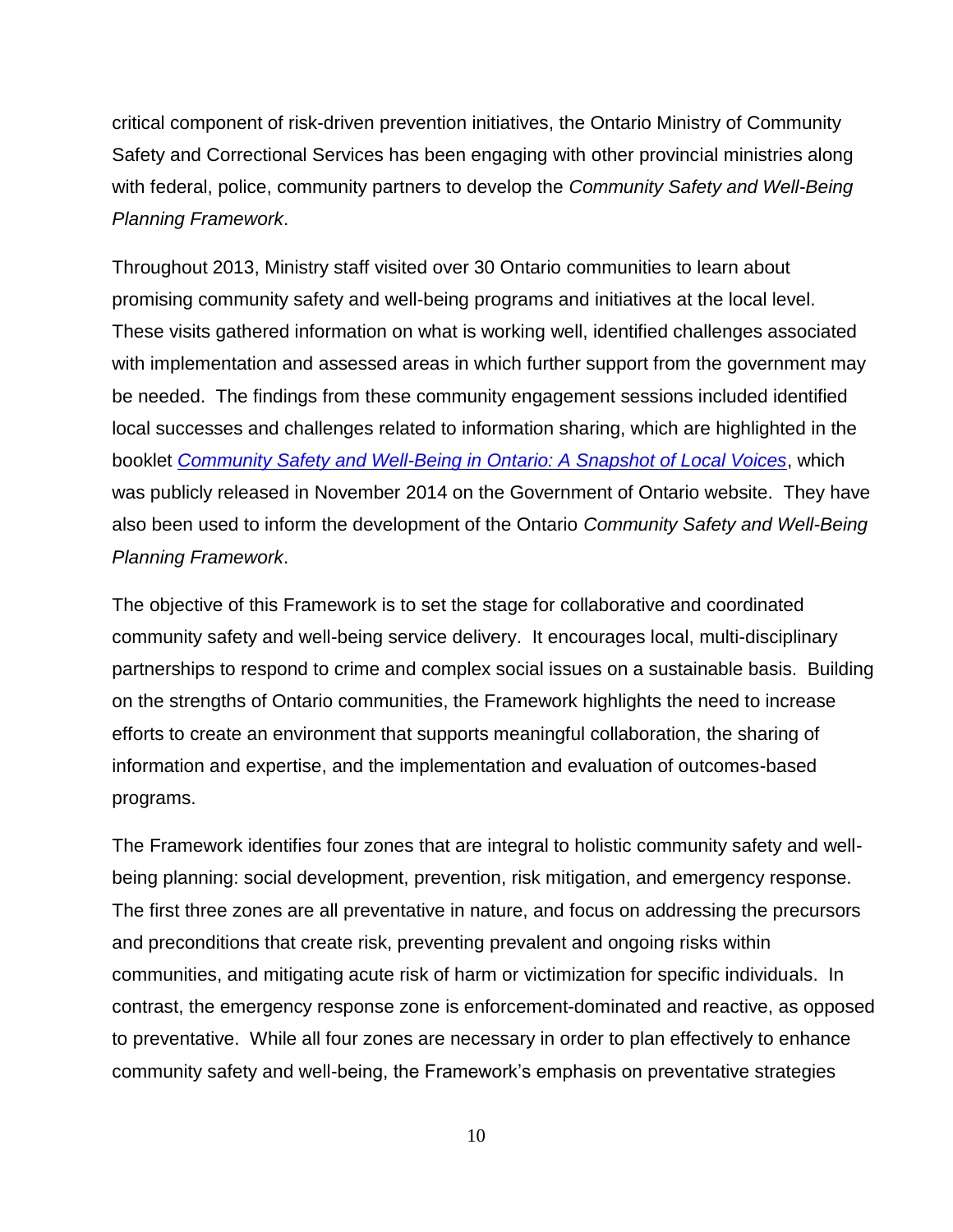recognizes that greater strides made toward preventing crime and harm can ultimately reduce the need for emergency response.

Critical to the success of the Framework is the refocusing of existing efforts and resources with regard to both strategy and impact. The three key areas of focus within the Framework are collaboration, information sharing and performance measurement. In each of the Framework's zones, planning is necessary to identify the entities that need to collaborate, the information they need to share in order to work together and the outcomes they are trying to achieve.

### <span id="page-10-0"></span>**Situation Tables**

The Saskatchewan Hub model is one example of a risk intervention approach underway in some Ontario communities. The Hub model became a stimulus for the Ontario Working Group on Collaborative, Risk-Driven Community Safety, a collaborative partnership comprised of various Ontario police services and their community partners that aims to develop and implement local risk-based community safety and well-being initiatives. The Ontario Working Group elected to rebrand the Saskatchewan Hub table model the 'Situation Table' in an effort to distinguish it from other existing combined service facilities in Ontario that also use the "hub" label but that are unrelated to community risk intervention efforts.

Similar to Saskatchewan's Hub, the goal of the Situation Table in Ontario is to address community safety and well-being issues that have been assessed by multiple agencies and that conform to the definition of acutely elevated risk. The Situation Table seeks to develop evidence-based strategies to resolve such issues as expediently as possible, typically within 24 to 48 hours.

All individuals involved in a Situation Table must adhere to privacy principles, and some agencies require their members to sign a memorandum of understanding that outlines these principles. Situation Tables have confidentiality agreements in place for all members, as well as for representatives from other agencies who may request to observe the meetings for learning purposes and to assess their organizational fit.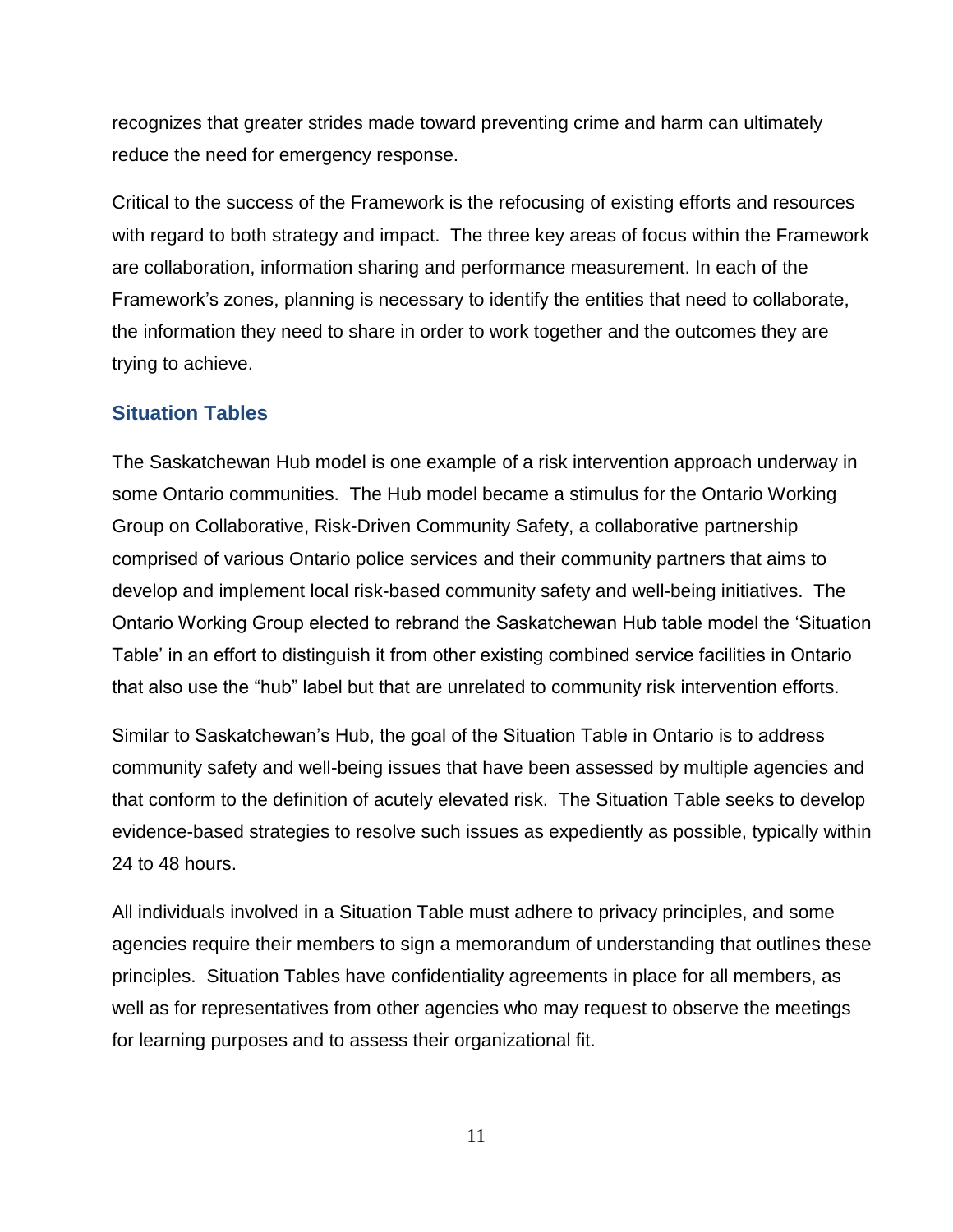### <span id="page-11-0"></span>**Information Sharing**

One of the earliest hurdles encountered by the Ontario Situation Tables concerned the capacity to share individuals' confidential information amongst participating agencies. A multi-agency study<sup>3</sup> that examined both the Ontario provincial and federal legislation, determined that most provincial legislation governing privacy and information sharing recognized the sharing of such information to be essential under certain circumstances (i.e. the Freedom of Information and Protection of Privacy Act; the Municipal Freedom of Information and Protection of Privacy Act; and The Personal Health Information Protection Act). Situation Tables in Ontario, however, have unintentionally discouraged the practice of sharing such confidential information between participating agencies.

To address the assumption that such information cannot be shared, the Ontario government put together *An Interpretive Guide to Information Sharing Practices in Ontario*, which provides guidance on information sharing at three distinct levels.<sup>4</sup> The first level of guidance related to information sharing at Situation Tables deals in general terms with the sharing of information, both verbally and through documentation, in the interests of community safety and well-being. It led to the development of eight framing principles:

- do no harm in that practitioners must continually operate to the best of their ability in ways that will more positively than negatively impact those whose privacy may be affected;
- a duty of care on public officials involved with social services who must assume a high degree of professional responsibility to protect individuals and communities from harm;
- professional discipline (i.e. the Four Filter progressive process) when making decisions to share personal information;
- consistent purpose so that personal information is shared only for purposes that can be reasonably deemed to be consistent with the role of the information holder;

 $\overline{a}$ <sup>3</sup> Russell and Taylor, 2014, *An Interpretive Guide to Information Sharing Practices in Ontario….within the Context of Collaborative, Risk-Driven Community Safety and Well-being.* Government of Ontario: Canada.

<sup>4</sup> Ibid.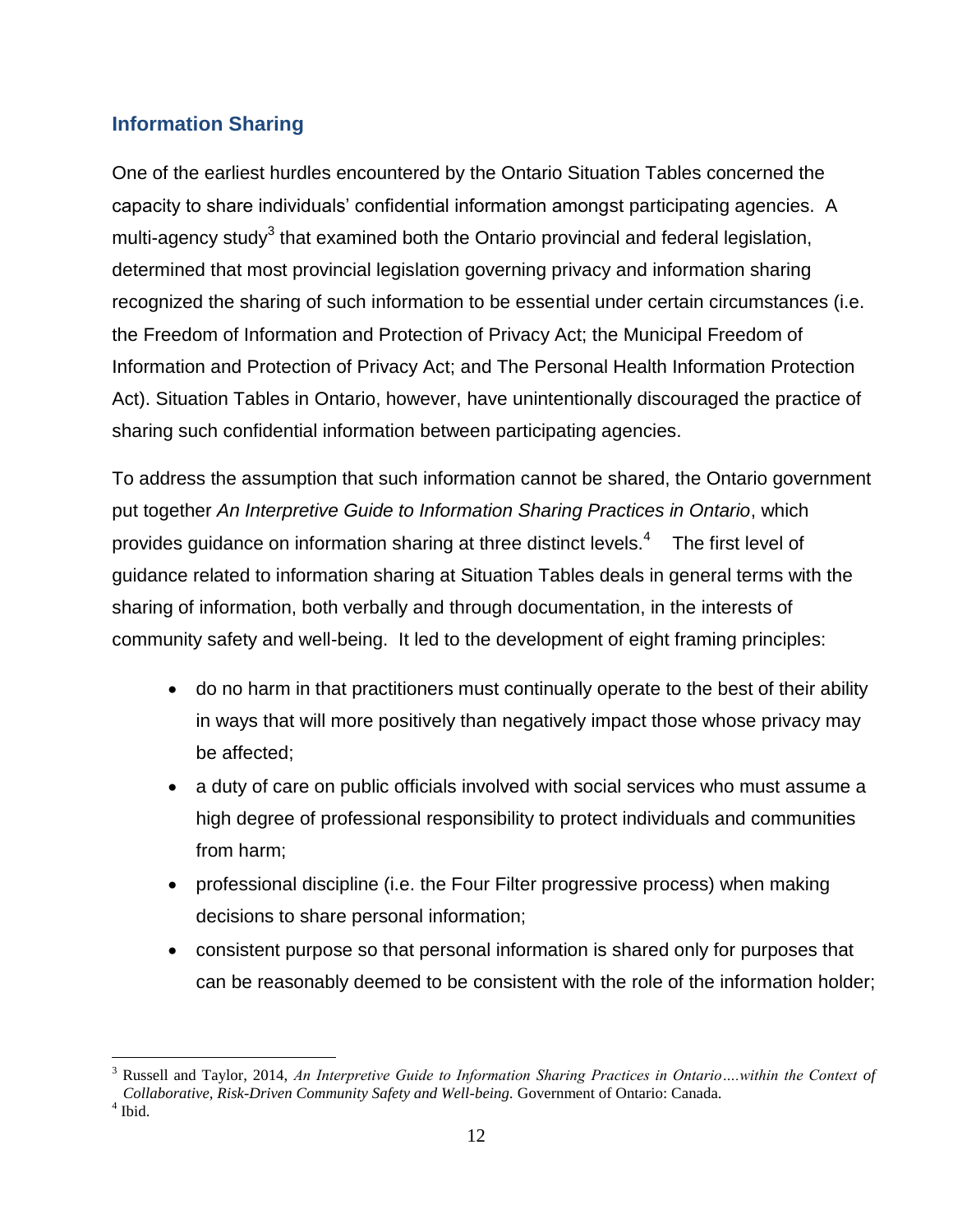- consent or implied consent, recognizing that consent is the best and most reliable way to share personal information of the subject and that a potential deficiency in care and/or a danger to individuals or to community safety may constitute a valid reason to disclose information under the principle of implied consent;
- precise rules are neither possible nor appropriate as it is not possible to make hard and fast determinations about sharing or withholding information, and a consensus of experts can provide the necessary framework to assist in navigating through many of the legislative and regulatory conditions established for these purposes;
- due diligence is required by professionals in making these often difficult determinations on the basis of myriad considerations about the situation; and
- legislated opportunities may exist to clarify language in the area of information sharing.<sup>5</sup>

Level two of the *Interpretive Guide* provides guidance for policy makers and data managers on systems-wide information and data sharing. The analysis of risk-based data collected at the Situation Tables may lead to lasting improvements for Ontario communities as the information will guide the planning and priority-setting of the agencies involved.

Decisions and future investments should be informed by evidence-based data related to the health and safety of communities, families and individuals. Examples include data that tracks the greatest demands placed on police, correction and courts, as well as data from the health and addiction sectors. Integrated health, social services, education and criminal justice data analysis will help to identify and plan predictive risk patterns at local, regional and provincial levels.

Cultural change must also play a significant role in advancing developments in the area of information sharing between social service agencies. The various parts of the social service system have a long-standing tradition of not sharing their trend data with other parts of the system. Prevailing assumptions about the need to secure data for reasons of privacy have done much to reinforce and justify such positions. The Open Government initiative of Ontario may, however, change this as the policy calls for open publication of all Government

 $\overline{a}$ 

<sup>5</sup> Russell and Taylor, 2014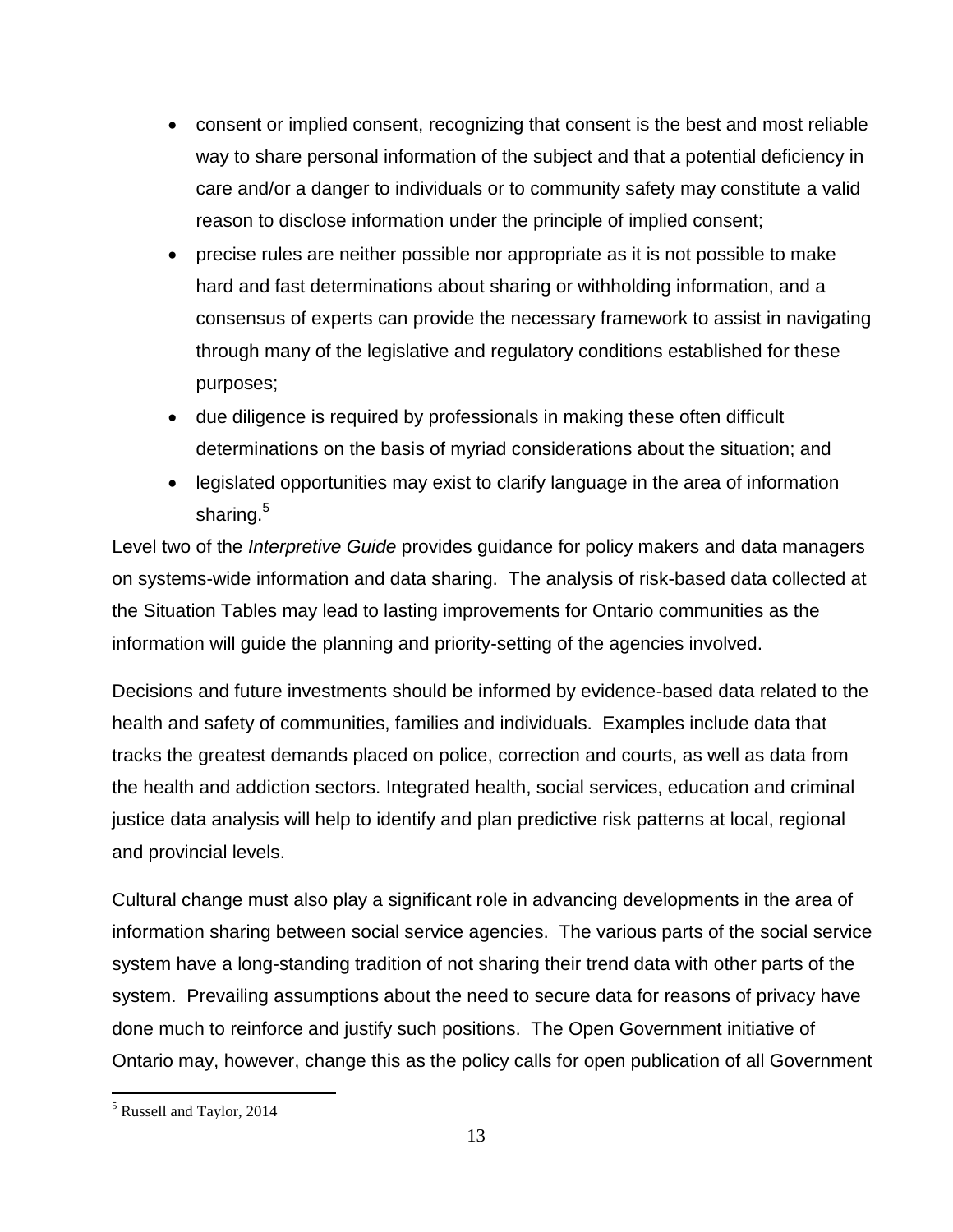documents unless a solid case can be made that the data should remain protected and unpublished.

Level three is about specific guidance for practitioners at collaborative, risk-driven Situation Tables. At these tables practitioners from a variety of social service sectors identify cases in need of multi-agency, collaborative intervention, and develop immediate plans for such interventions in order to reduce elevated risk situations that are likely to create harm to individuals, families or the community if left unattended. Acutely elevated risk is the threshold for determining the substance of conversations at Situation Tables. The Prince Albert, Saskatchewan Four Filter approach is the recommended model for Tables to adopt for information sharing since it will:

- only allow situations of acutely elevated risk to be discussed;
- minimize identifiable personal information that is disclosed at the Table;
- limit the number of agencies to which information is disclosed; and
- limit the recording of identifiable information and ensure that no identifiable information is recorded in the central records of the Situation Table.

Like the Four Filter approach employed by the Saskatchewan Hub, the Ontario government put together *An Interpretive Guide to Information Sharing Practices in Ontario*, designed to guide Ontario Situation Tables in their information sharing practices and support general inter-agency collaboration.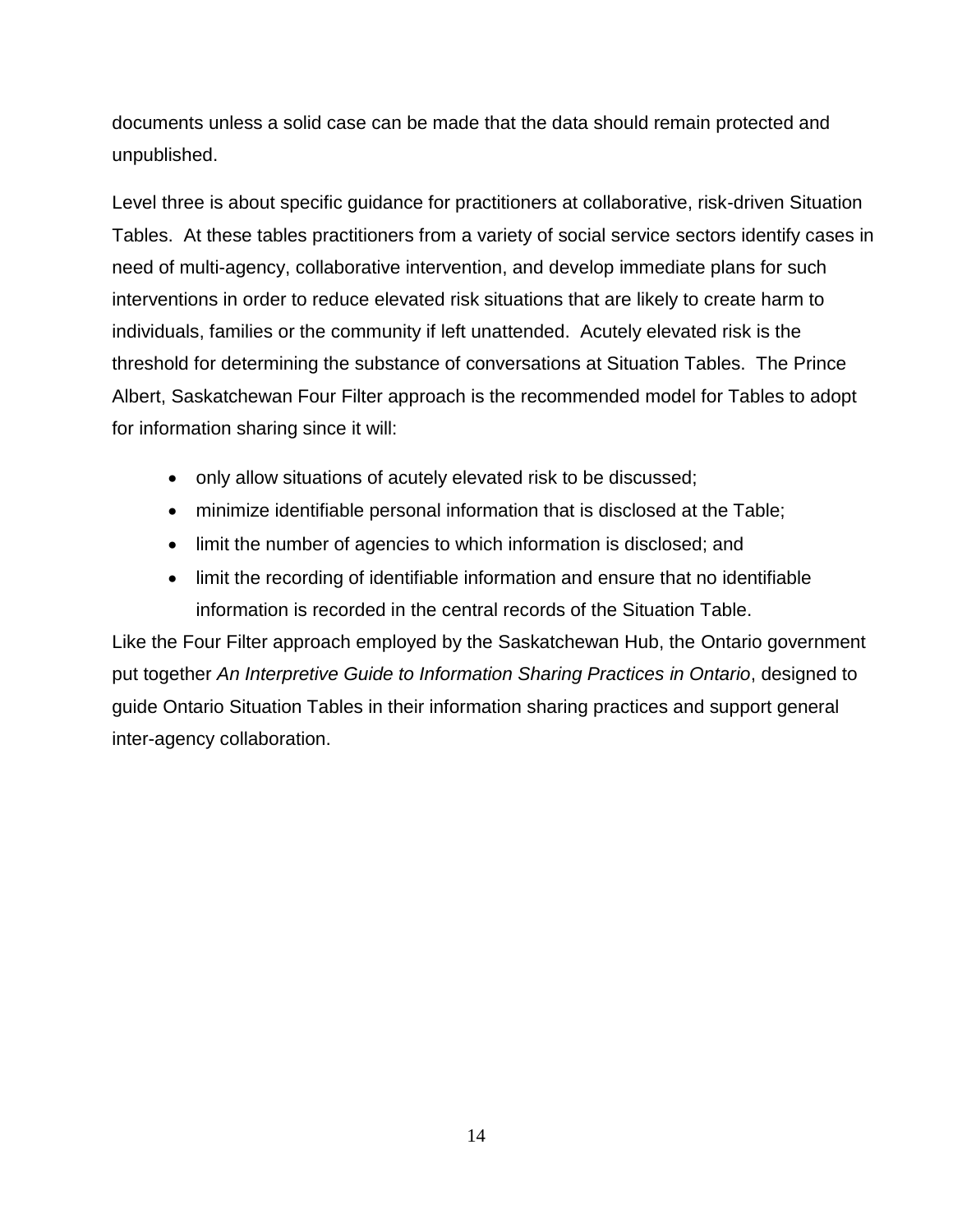### <span id="page-14-0"></span>**SUMMARY OF PRESENTATIONS AND DISCUSSSIONS**

### <span id="page-14-1"></span>**Day 1**

-

### <span id="page-14-2"></span>**Opening and Welcome Address**

### **Norm Taylor, Senior Advisor to the Deputy Ministers responsible for Policing, Governments of Saskatchewan and Ontario**

Session Moderator Norm Taylor welcomed all participants and started the dialogue session by saying that there are new models of community safety and well-being where agencies come together to share information in safe and legal ways. A culture of collaboration is created when all community agencies cooperate to address risk-driven situations affecting individuals or families. Multi-agency collaboration has taken different forms across the country while sharing certain base commonalities: in Saskatchewan and Alberta they use Hubs; in Ontario they use Situation Tables. Mr. Taylor believes that all provinces and many communities can benefit by using one of these models of collaborative community safety and well-being, in particular as they pertain to information sharing for the purpose of facilitating coordinated, multi-agency interventions. The greatest benefit of this coordinated, community-based response to risk is the long-term social return on investment created by addressing risk through appropriate measures, such as counselling and housing support, rather than through the use of law enforcement and the criminal justice system exclusively.

### <span id="page-14-3"></span>**Context Setting**

#### **Executive Panel**

#### **Mark Potter, Director General, Policing Policy Directorate, Public Safety Canada**

Mr. Potter noted the many strengths of integrated, pro-active models of community safety and well-being and placed them in the historical context and evolution of policing and community safety principles and approaches. Such models are founded on a grass roots strategy in which frontline community agencies cooperate and share information in order to orient effectively all available resources and help those in need. Over time, such models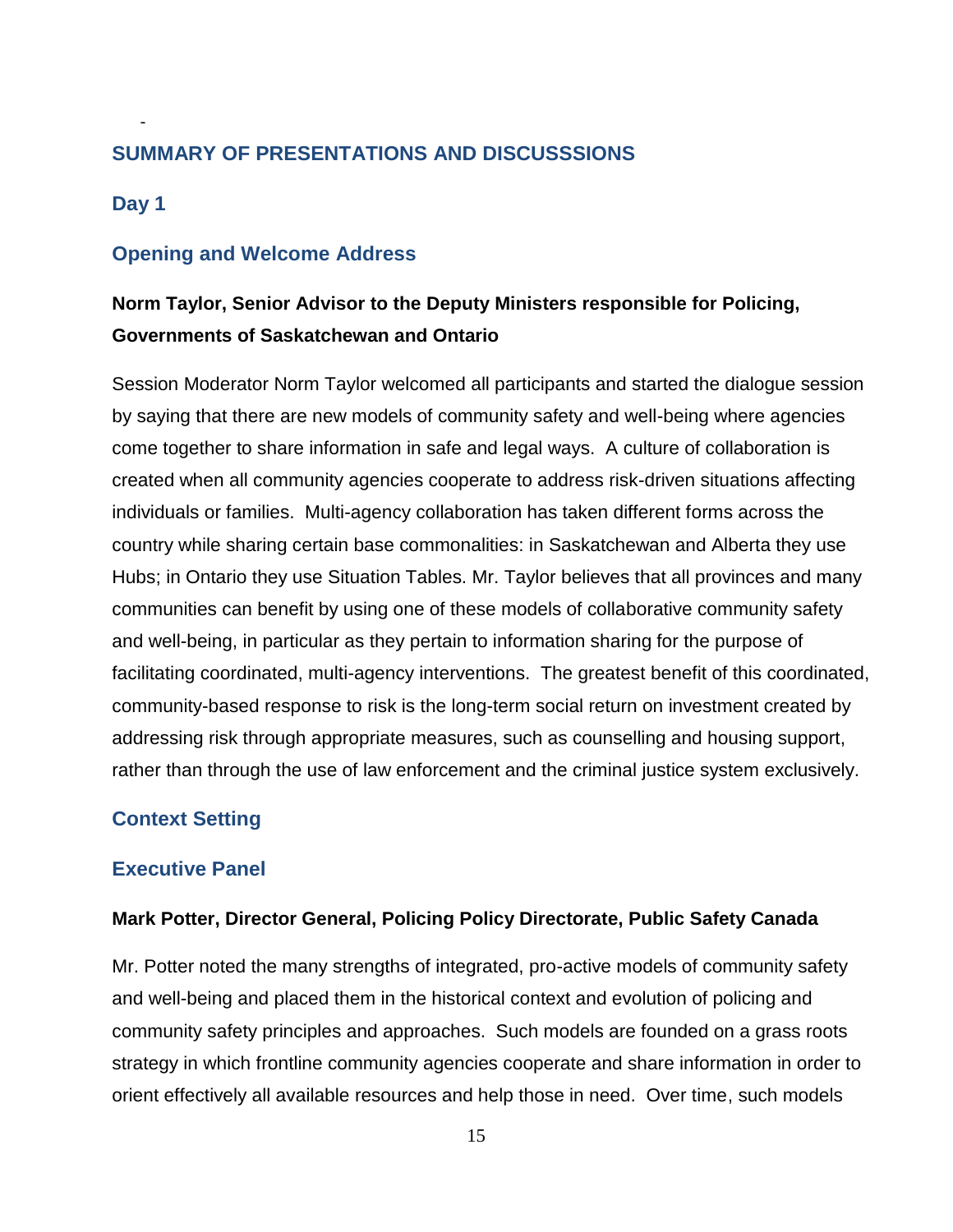promote social cohesion, get at the roots of crime and can help to place individuals, families and communities on positive social development trajectories. Partner engagement within these models is the key to success, as is the need for ongoing community, provincial and national support. Mr. Potter emphasized the need for firm, evidence-based research to inform these models and bring efficiencies to the new partner systems they create. He also noted that this approach to addressing risk in our communities is an integral element of the Public Safety Canada-led *Economics of Policing and Community Safety Shared Forward Agenda*, in particular, Pillar 2 of this strategy, which supports the expansion of New Models of Community Safety throughout Canada. He noted the broad support of all governments and the policing community for the ongoing assessment, development and expansion of such models and thanked Saskatchewan and Ontario for their leadership in this field.

### **Dale McFee, Deputy Minister of Corrections and Policing, Government of Saskatchewan**

Deputy Minister McFee spoke about privacy-focussed information sharing in the best interests of the client. He noted that the benefits regarding sharing information between community agencies and professionals are demonstrated in the evidence-based outcomes.

Deputy Minister McFee stated that the Four Filter approach in the Saskatchewan Hubs works well within privacy legislation. Agencies meet twice weekly, for about 90 minutes, and deal only with cases judged to be at 'acutely elevated risk.' The agencies work on follow-up interventions in which they attempt to connect clients with appropriate social services in order to reduce the client's acutely elevated risk. While connection with services may not eliminate the individual's risk, it can be reduced from a crisis requiring immediate and intense support to a level that can be managed by ongoing supports from social services. Responsible agencies will report back to the Hub on the client's success following the referral of a client to that social services agency for intervention. The responsible agency will only share anonymized data about the client, omitting the client's name and any personal information.

Data collected following the implementation of collaborative and coordinated interventions demonstrates a reduction in both individual and community risk that is not achieved by a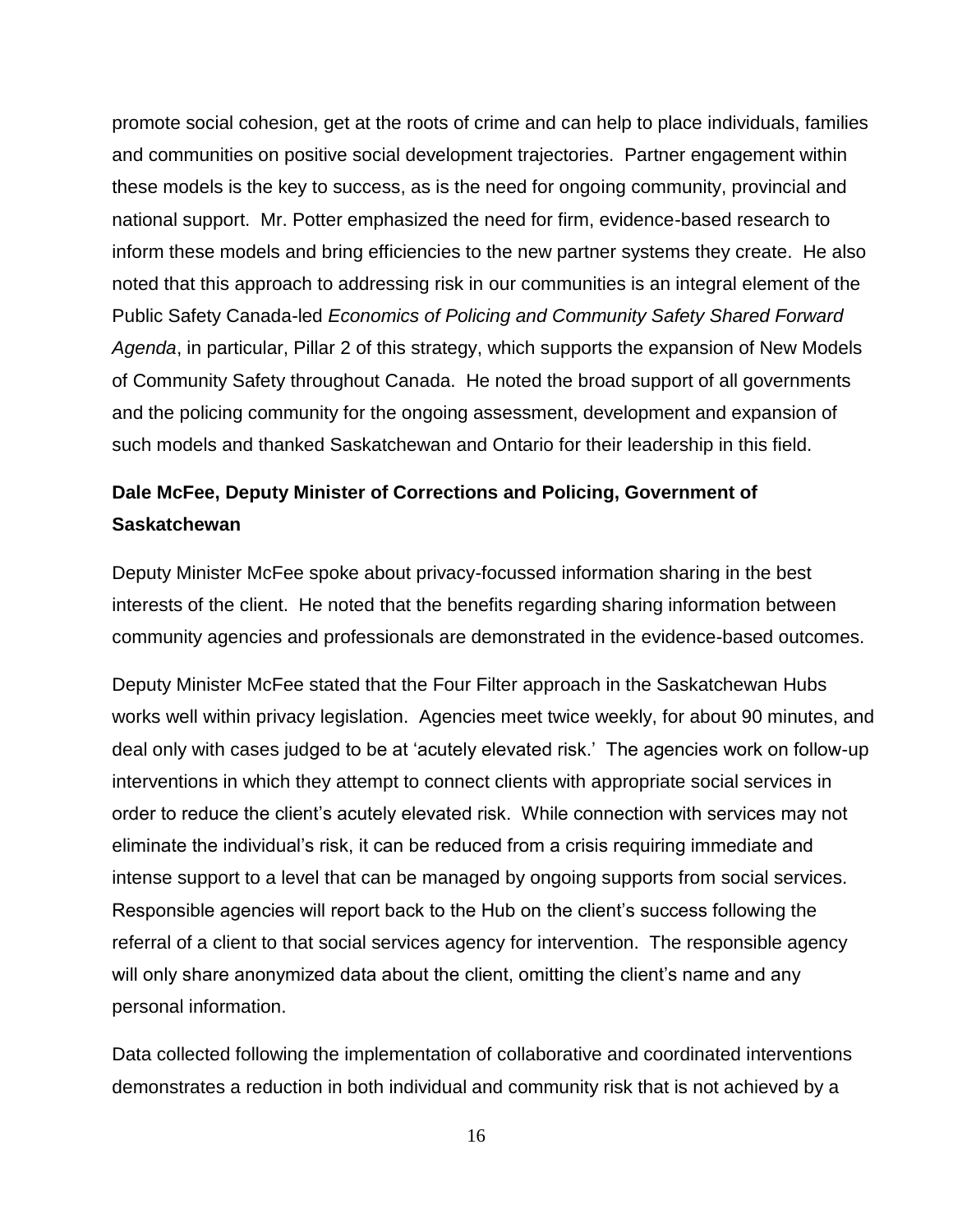lone-agency intervention. The long-term benefits of an integrated and collaborative approach include reducing the demand for community and financial resources required to support individuals in a state of acutely elevated risk or crisis. As there is never enough supply of community and financial resources to fill the demand for crisis response, interventions that address compounding risk factors are also intended to reduce the demands on all parts of the system.

Deputy Minister McFee is of the view that privacy legislation that allows for the sharing of information between community service agencies is designed to complement legislation that requires social services to help those in need and at imminent risk of harm. He noted that there is no need for new legislation. At the same time, Deputy Minister McFee emphasized the need to bring rigour and discipline to the sharing of information. This includes training for agencies that are sharing information, to ensure everyone does so in a consistent fashion and within the boundaries of the law. His overall message with regard to the development of information sharing practices was 'just keep it simple.'

Deputy Minister McFee said it is essential to acquire good data in order to get evidencebased outcomes for community hot-spotting. Based on a spectrum of health, well-being, prosperity and criminogenic factors, hot-spotting would determine concentrations of at-risk and under-serviced individuals and specific locations in a community.

#### **Matt Torigian, Deputy Minister of Community Safety, Government of Ontario**

Deputy Minister Torigian began by saying that this dialogue session is about information sharing, leadership and the need to transform service delivery to promote the safety and well-being of Ontario communities. Collaborative interventions should be a way of doing business and not the basis for a new program or strategy. The multi-agency, multi-sector, risk-driven initiatives being developed across Ontario will enable various community agencies to work together by sharing information in ways that enhance community safety and well-being. This community mobilization is about breaking barriers and getting people to talk to one another in order to improve service delivery and outcomes for Ontarians.

Governance and oversight are the keys to success for these multi-agency intervention models. Efficient use of resources is required to meet the demand for services and address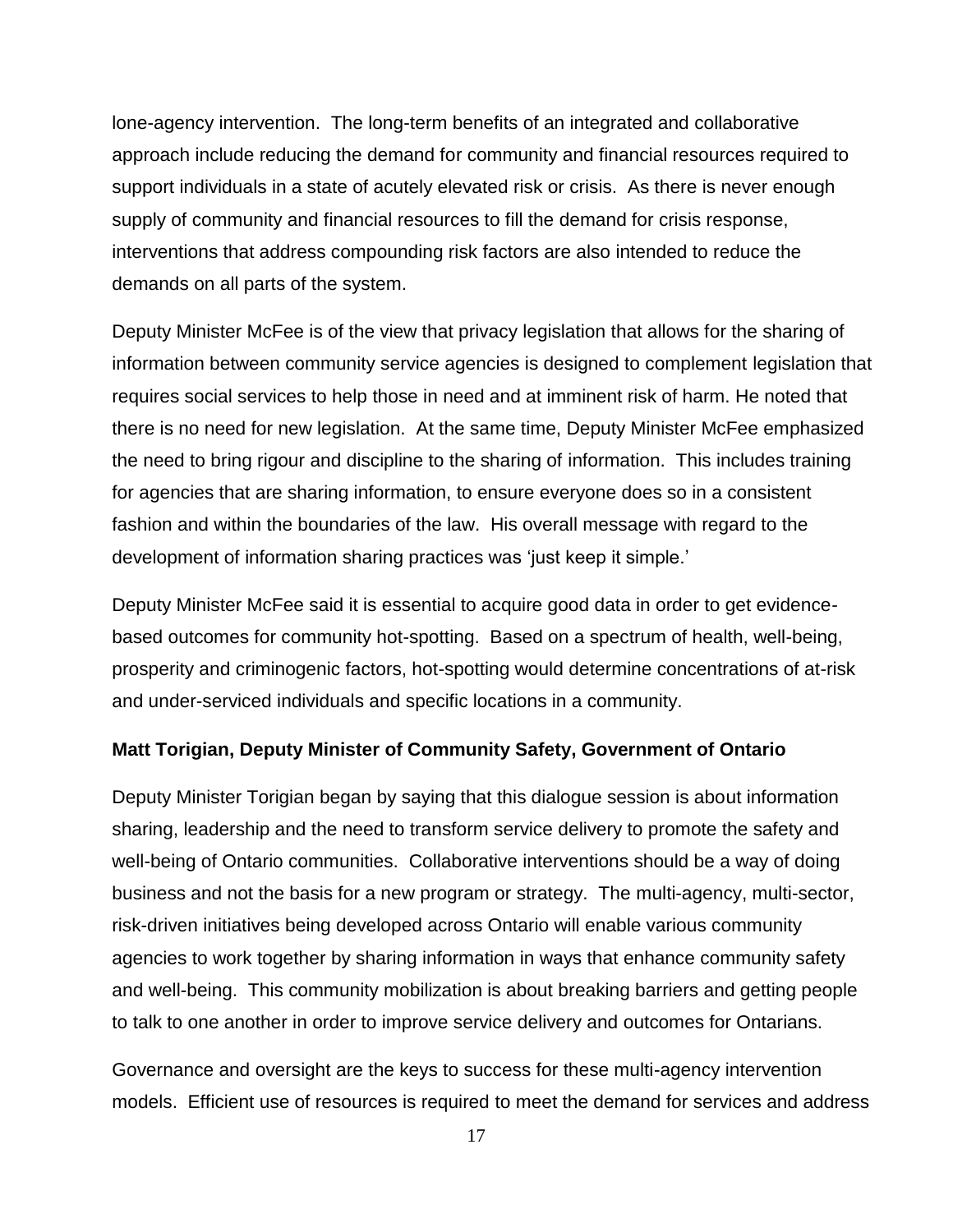the needs of individuals and communities at risk in order to reduce emergency response and replace it with appropriate interventions focused on prevention. Deputy Minister Torigian emphasized that we are good at responding to incidents, but that a greater focus should be placed on recognizing and addressing the range of risk factors that are often present in the lead-up to an incident. By dealing with these factors before they escalate to the level of incidents, we can prevent crime, we can prevent harm, and we can set up individuals and communities to succeed. We need to move to a culture of collaboration in which information is shared in a professional and disciplined manner to deliver services in a more efficient and effective way, and improve the lives of the people we serve. There is a need for buy-in from all community agencies if we are to ensure community safety and wellbeing.

Deputy Minister Torigian outlined the five principles that the Ontario Ministry of Community Safety and Correctional Services believes should be used to guide collaborative community safety and well-being initiatives in Ontario communities:

- 1. Commitment at the Highest Level community safety and well-being planning is a community-wide initiative that requires dedication and input from every agency, organization, group and citizen. High-level leadership will help to ensure that the right people come to the table.
- 2. Collaboration no single agency owns the planning exercise. A plan will only be as effective as the partnerships and collaboration that exist among participants.
- 3. Risk-Focused Plans to reduce risk that data indicate are most prevalent in the community in order to ensure the most strategic use of resources.
- 4. Asset-Based it is important to plan using the strengths, capacity and resources that already exist in the community. This principle recognizes that local partners already have the knowledge and experience to discern what works and what doesn't.
- 5. Measurable Outcomes it is no longer good enough to measure just what is done in a community; it is imperative to measure the impact of what was done.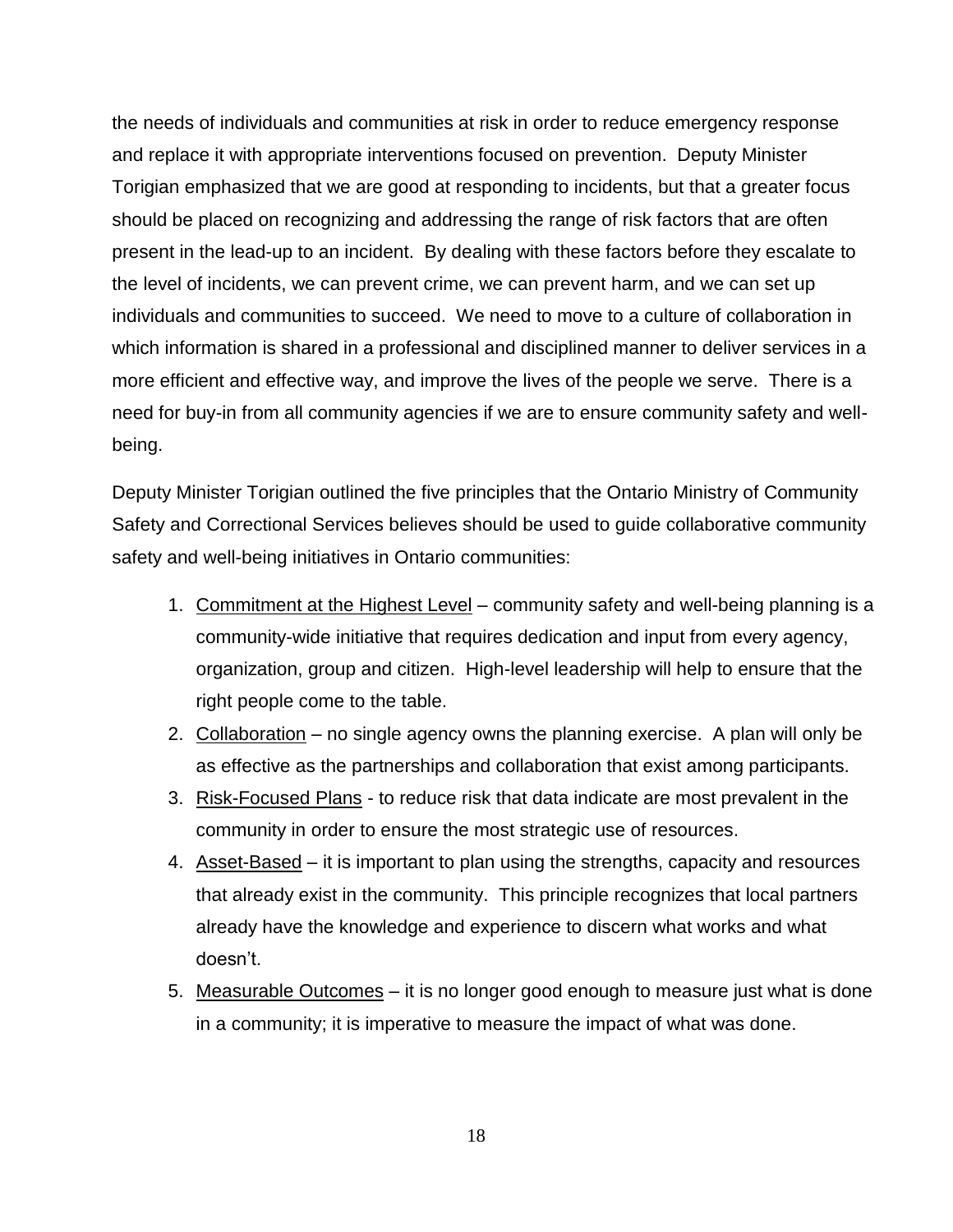### **Practitioner Panel**

### **Norm Taylor, Moderator**

Mr. Taylor led off by reviewing what is meant by a risk-driven approach. He noted that we are very good at employing incident-driven and reactive measures to respond to incidents, but it is often too late to address the incident effectively, let alone confront the compounding issues that led up to the incident. A risk-driven approach addresses, in real time, the recognized conditions that have placed individuals, families and/or neighbourhoods at imminent risk of harm, disorder and conflict with the law. This preventative approach allows us to deal with the issues before they become crises, thus avoiding incident-driven responses. Mr. Taylor introduced the panelists, who, he noted, are among the most experienced individuals in this arena in Canada, and whose knowledge of the multi-agency community safety and well-being models reflects both policy and practice.

### **Dale Tesarowski, Senior Crown Counsel, Ministry of Justice, Government of Saskatchewan**

In 2011, Saskatchewan's Joint Policy Committee, in conjunction with the Building Partnerships to Reduce Crime and other forums, identified the need for a review of information sharing, particularly with regard to cross-government responses to child, youth and family issues. Information sharing has been identified as a key issue, in particular the barriers (real or perceived) that inhibit social service providers from achieving their goals, including their capacity to effectively address risk in our communities.

The Joint Policy Committee identified the need to develop guiding principles to govern information sharing practices between agencies. The Committee also identified the need to ascertain the appropriate balance between sharing personal information and protecting privacy. In order to work effectively between disciplines and/or agencies, and to better serve children, youth and families, there is a need for appropriate access to personal information.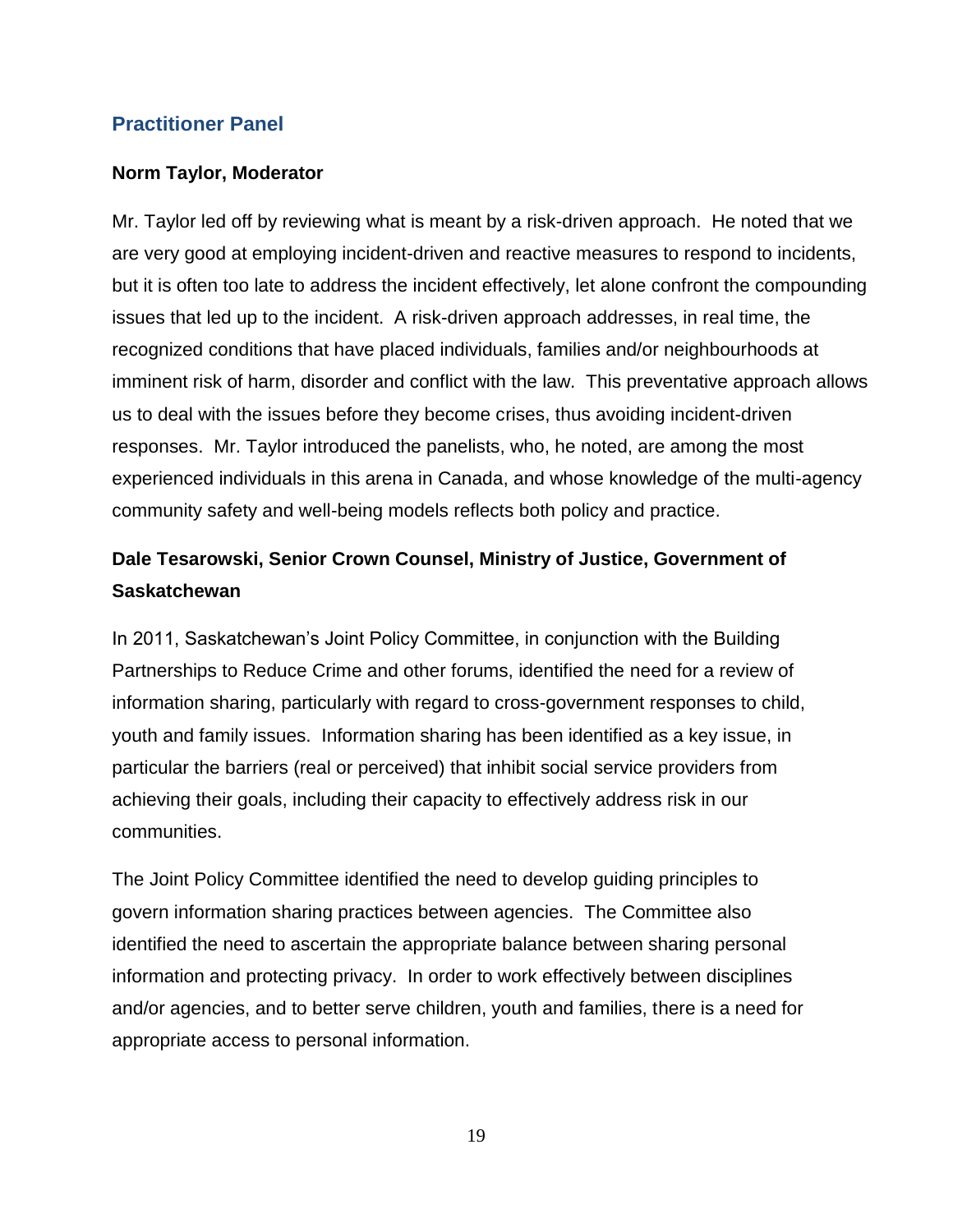As a result, the Joint Policy Committee decided to establish an inter-ministry working group, known as the Information Sharing Issues Working Group (ISIWG) which is comprised of Corrections and Policing, Saskatchewan Justice, Health, Social Services, and Education. Chaired by Saskatchewan Justice, ISIWG began developing principles, processes and a plan to move forward using case examples such as Community Mobilization Prince Albert (commonly known as the Prince Albert Hub) to identify obstacles and potential approaches to solve them.

Since that time, the ISIWG has conducted a Privacy Impact Assessment of the Prince Albert Hub, which was in turn used by the Privacy Commissioner in a review of that program. The ISIWG also developed interim guidelines for information sharing in integrated service situations; prepared a draft Information Sharing Agreement and a standard referral template for use in the context of the Hub; conducted training for Hub partners; and helped draft regulations to guide future information sharing situations.

The ISIWG recognized early on that there was legislative authority in Saskatchewan for appropriate information sharing between parties at the Hub level to address almost all situations. However, Mr. Tesarowski recommends to other provinces that if privacy legislation is to be amended, it should provide for express legislative authority for appropriate information sharing within the integrated service delivery context.

Ensuring appropriate, collaborative and holistic service delivery in a community-based environment was the primary reason for the development of the ISWIG Information Sharing Guidelines. The Guidelines are intended to provide information about privacy rules; to support an integrated approach to service delivery that addresses acute elevated risk by strengthening the ability to share information; enable effective mobilization of supports and services; and prevent the unnecessary sharing of personal information when doing so would not be supported by legislation or policy.

The ISIWG proposed, as part of the Guidelines, the Four Filter approach to sharing information between service providers in order to ensure these parties meet privacy expectations. The objective of the Filters is to: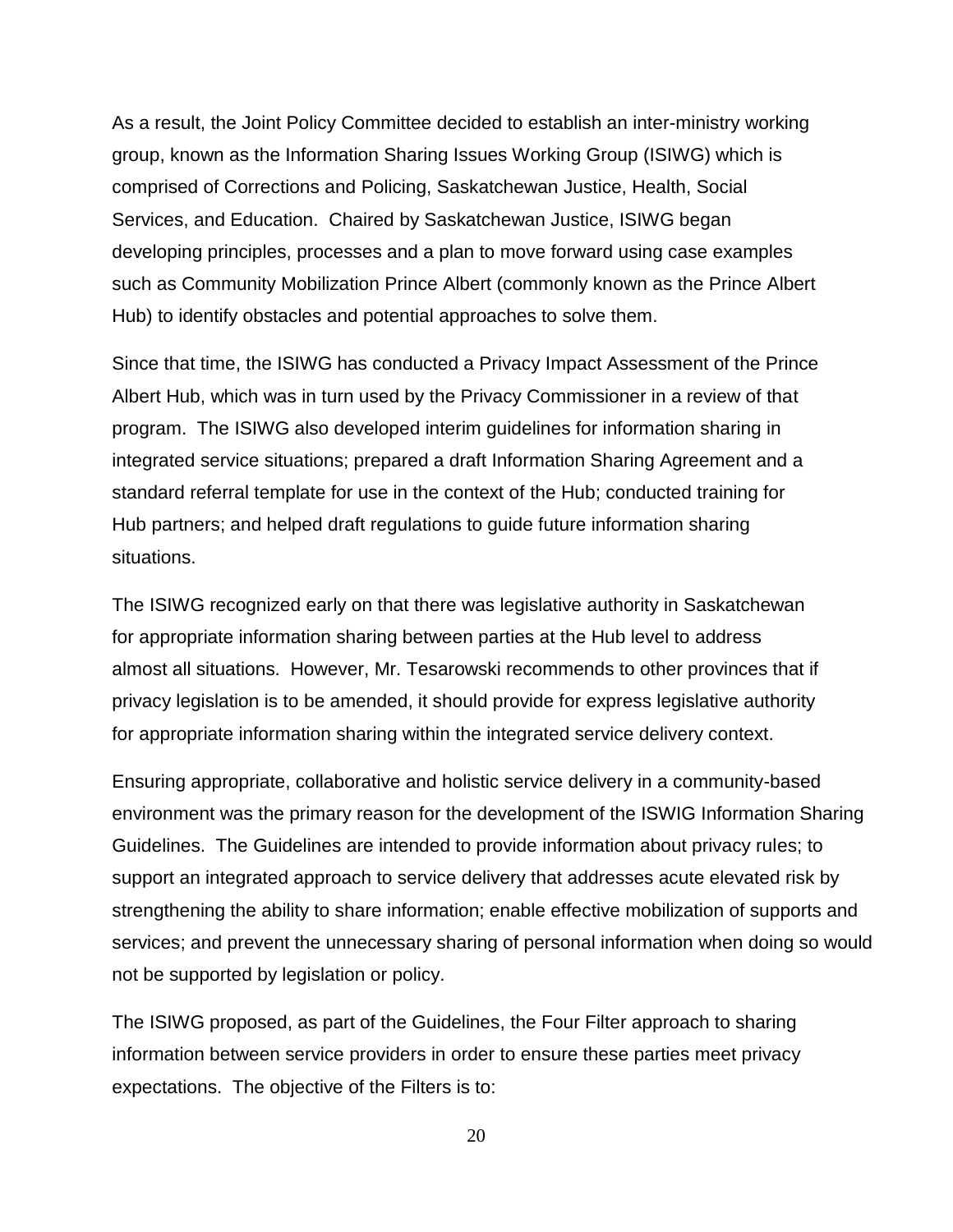- allow only situations of acutely elevated risk in which multi-agency help is needed to be discussed between agencies;
- minimize the identifiable personal and health information that is disclosed by providing brief facts and age range (rather than a specific age);
- limit the agencies to which personal information is disclosed once it is determined which agencies should be involved; and
- limit the recording of identifiable information (i.e. only agencies with a role to play in the collaborative service delivery are exposed to and permitted to record identifiable information within their own agency files, and no identifiable information is recorded in the central records of the Hub).

### **Scott McKean, Manager, Community Development, City of Toronto**

Mr. McKean spoke about his invitation from the Toronto Police Service to visit the Hub in Prince Albert, which impressed him and complimented the City of Toronto's interests in what Glasgow, Scotland was doing in regards to the Glasgow Community Safety Services and the Govanhill Operational Hub. After the visit, the Toronto Police Service, the City of Toronto and United Way Toronto developed FOCUS Rexdale, a Situation Table to complement existing strategies to address crime and disorder in Toronto. Mr. McKean said that the widespread belief that privacy legislation does not allow for sharing of personal information between social service agencies in any situation resulted in fear and misunderstanding on this issue. Rather than develop a legal agreement between partners in the FOCUS Rexdale initiative, United Way Toronto contracted a lawyer to work with a City of Toronto legal representative in developing a framework similar to the Four Filter process in Saskatchewan. Training was provided on the Toronto information sharing protocol and to ensure that situations were presented in line with the protocol, FOCUS Rexdale also developed a referral template to be used by partners to refer situations from their own organizations to the Situation Table.

Agencies began to feel more comfortable working together and it had a ripple effect in the sharing of information among participating agencies increased. To ensure the information sharing protocol was adhered to, FOCUS Rexdale invited City of Toronto legal representative to audit the process.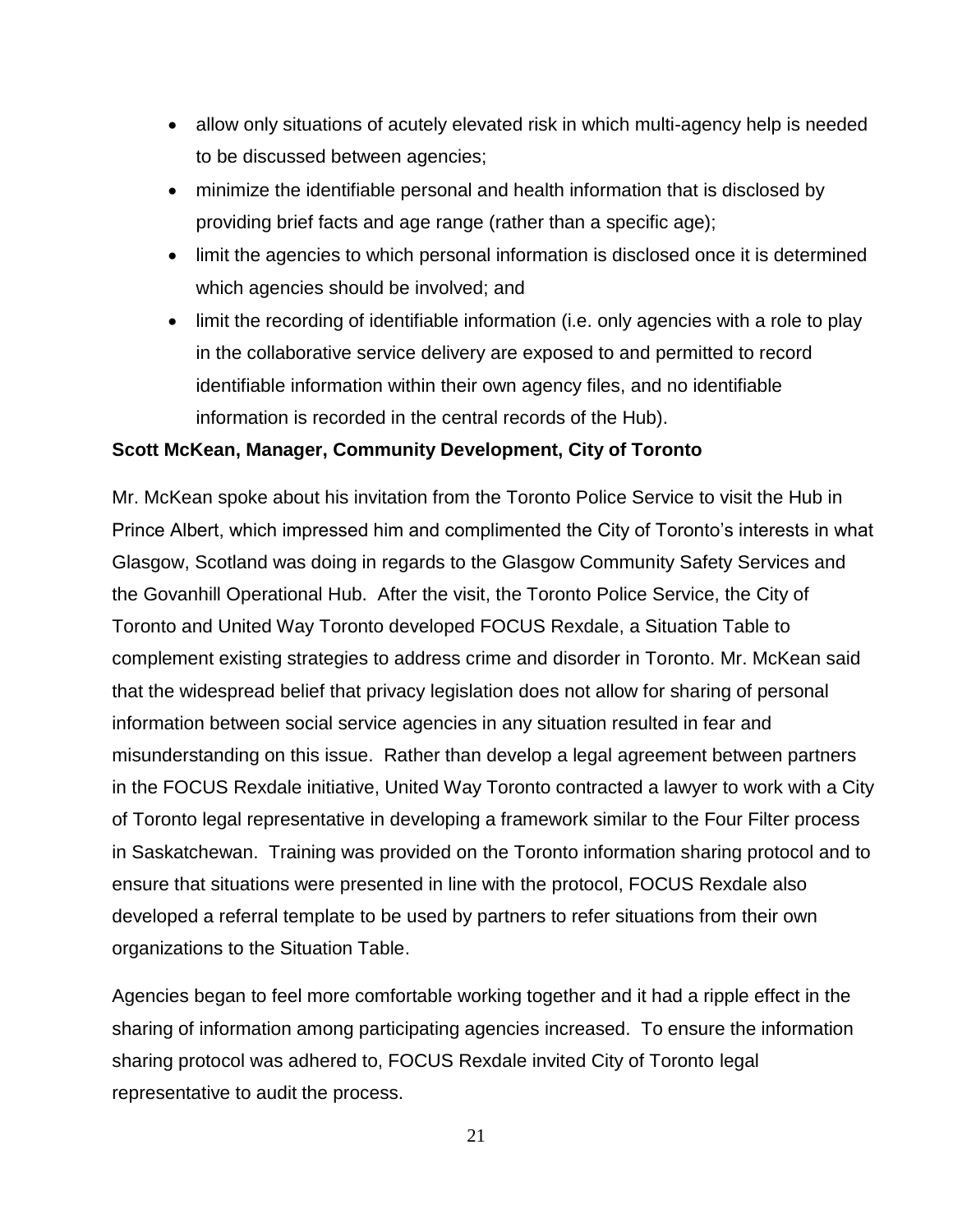The Ontario Privacy Commissioner interjected that if sharing is done right, there is no prohibition to sharing personal information. It is not a question of a balance between information sharing and privacy. When it is permitted by law, information may be shared in order to provide health care without express consent being required, as, for example, pursuant to Ontario's Personal Health Information Protection Act, [section 40.1-3.](http://www.e-laws.gov.on.ca/html/statutes/english/elaws_statutes_04p03_e.htm#BK54)

### **Bill Davidson, Executive Director, Langs**

Mr. Davidson and his community partners co-located 20 health and social service agencies in a unique, multi-use facility where they more recently established a Connectivity (Hub) Table in Cambridge, Ontario, in 2013. In less than a year, 16 agencies addressed 97 situations of elevated risk at the Connectivity Table. It has become a model for system reform because there was a need to look at clients in a more holistic way and to put their needs and that of the community first.

At the Connectivity Table, the Four Filter model is used to ensure information is shared properly. The Connectivity Table has privacy officers who are appointed and employed by each individual participating agency to ensure compliance. Like the Hub and Situation Tables, the Connectivity Table collects anonymized data regarding the clients they serve. Mr. Davidson noted the importance of determining what to do with data collected.

Mr. Davidson also noted the need to engage with clients early to address any existing factors in their lives that put them at risk before their circumstances becomes critical. There is a need to build protective factors into the model. Also, the system requires an integrated record for clients so that they do not have to repeat their history to different agencies each time.

### **Rae Gallivan, Executive Director of Strategic Engagement Branch, Ministry of Justice, Saskatchewan**

The Hub model has been implemented in many communities in Saskatchewan following the example of Prince Albert, initially with varying approaches. However, two common elements of the Hub are in place everywhere: the Four Filter approach to information sharing and local consensus on the definition of acutely elevated level of risk.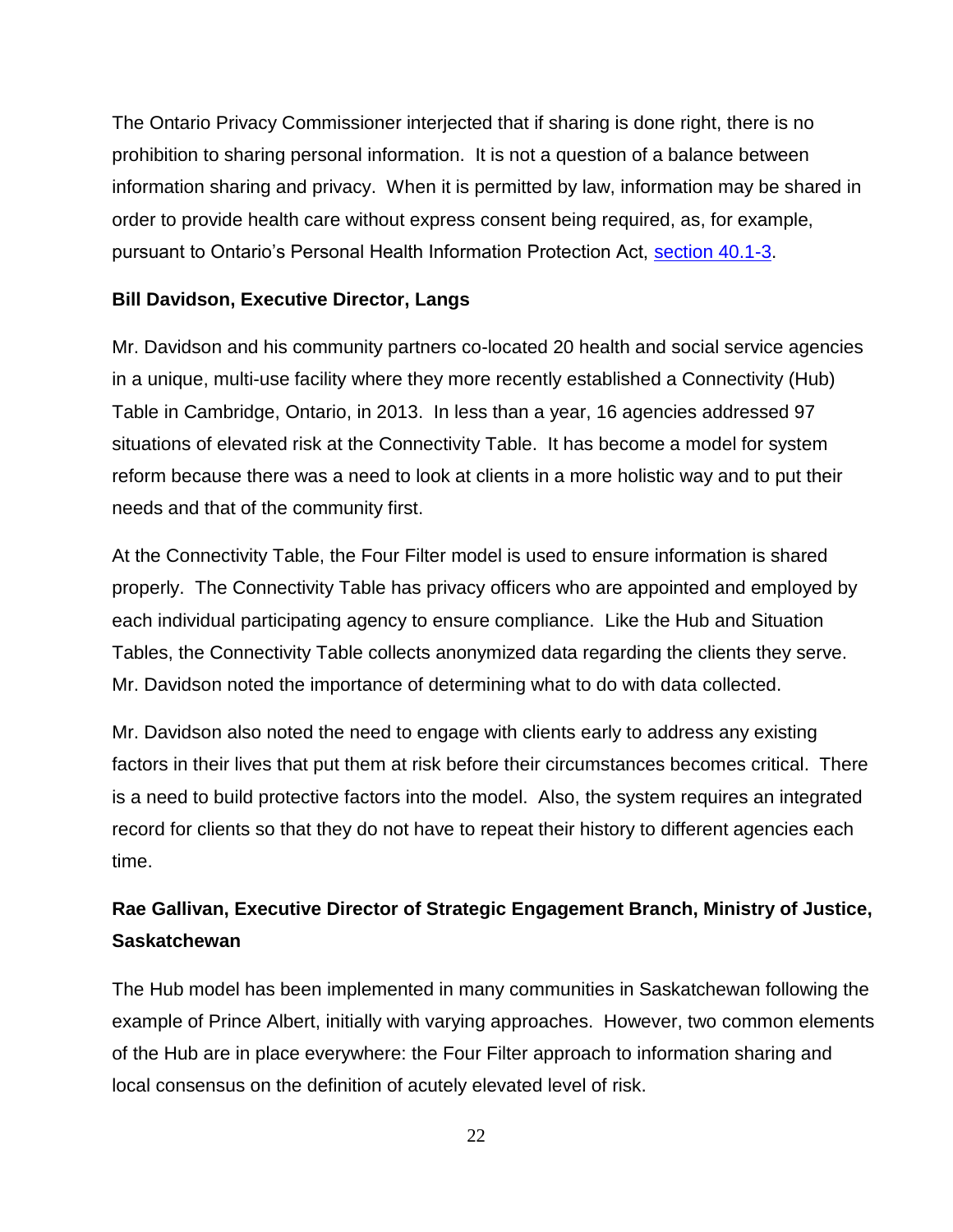Ms. Gallivan's office has since become responsible for program fidelity, and works with Hub tables to reach a consensus on the definition of acutely elevated level of risk and to ensure that Hub tables are competent in applying the Four Filter model. Hub tables across Saskatchewan now practice discipline and rigour in following the Four Filter approach. With respect to sustainability, situations in which the same issues keep coming up signal the need to improve client outcomes through the implementation of a more efficient system. The identification of recurring issues has led the province to advance the establishment of more Centres of Responsibility (COR) in order to continue the multi-sector work toward systemic change and wider applications of predictive analytics.

### **Brent Kalinowski, Project Manager, Community Mobilization North Bay (CMNB), Ontario**

Mr. Kalinowski noted that when discussions began in North Bay with regard to the implementation of a Hub model, the initial reaction among communities was one of discomfort in the face of change and concerns about privacy barriers to sharing personal information. However, there was an early willingness to move forward using the Four Filter approach implemented in Saskatchewan to allow for greater collaboration.

The process of implementing the Four Filter approach in North Bay exposed certain gaps in communication practices and knowledge around the operations of the Hub. The first gap identified was the lack of communication between the agencies participating in Hub meetings and how it affects those at risk. The identification of this gap prompted agencies to connect more frequently outside of the Hub table meetings. The risk-driven process also highlighted a manpower gap at the Canadian Mental Health Association, prompting the agency to fill a new position to assist with this innovative work. Multiple Hub discussions exposed glaring misconceptions about Hub communications, which prompted some of CMNB's stakeholders to review policies and re-educate personnel.

The resulting successful outcomes for individuals and families from this collaborative work demonstrated the value and importance of the Hub model. As Hub participants continued to meet, the agencies made changes to the communication processes and were able to demonstrate success, which helped to decrease initial levels of discomfort. A common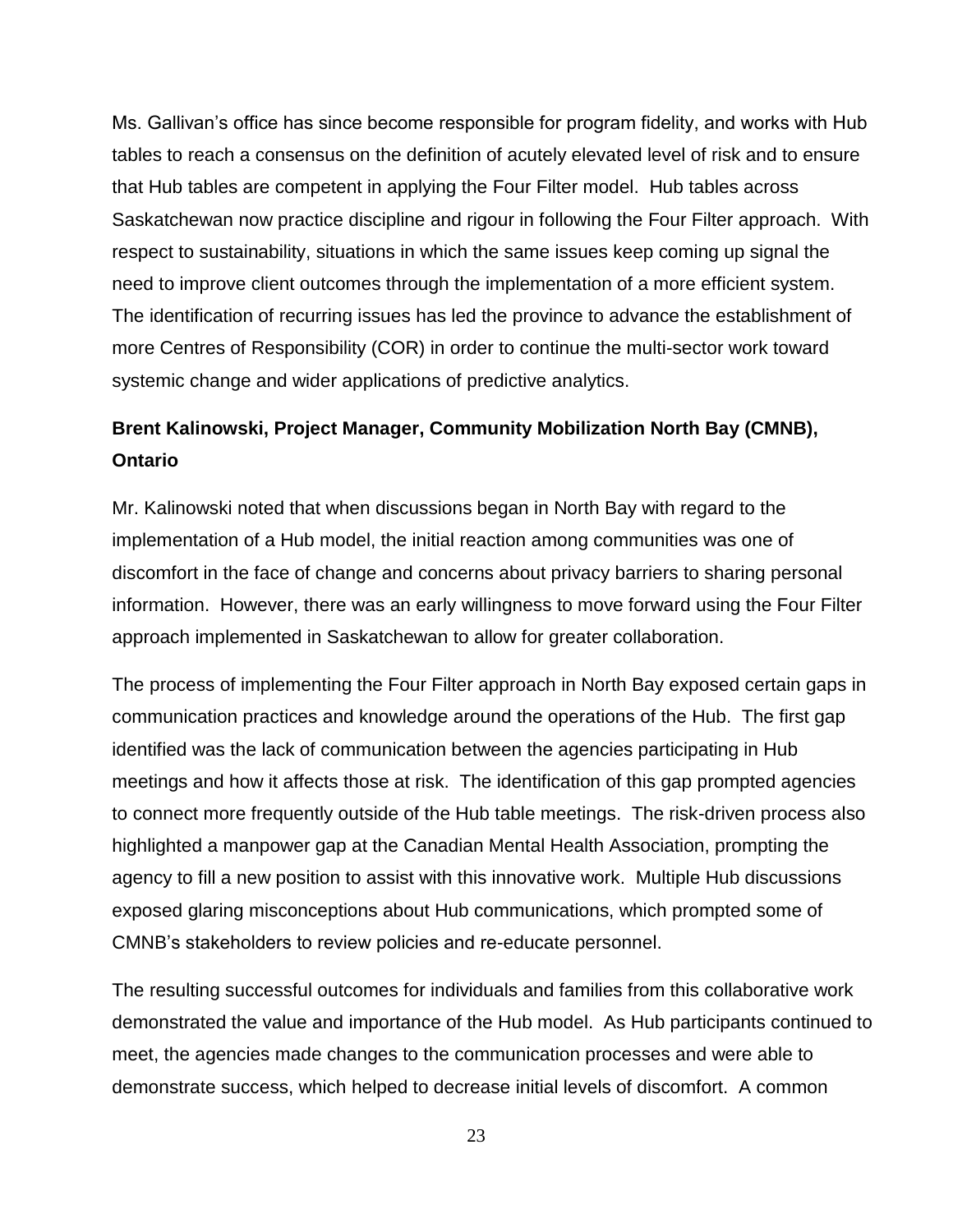consensus among professionals is needed in the Hub to determine what the threshold for sharing an individual's information will be, regardless of the definition used for "elevated risk".

### **Discussion**

Further discussion centered on the need for discipline and training in order to address privacy concerns. Discipline and rigour are required in following the rules and providing training about those rules. Acutely elevated risk is the threshold or catalyst for sharing limited personal information so there needs to be a clear and agreed-upon process to get there through the use of standard referral templates, the Four Filter process, and information sharing agreements.

There was agreement that Privacy Commissioners need to be consulted and involved in discussions around privacy and information sharing in the context of interdisciplinary community safety and well-being models, such as the Hub or Situation Table. Privacy investigations are not intended to be punitive. Their findings and recommendations help us to learn from past mistakes in order to ensure that they do not occur in the future.

While neither the Ontario nor Saskatchewan governments felt that immediate legislative amendments were required for their jurisdiction to proceed with information sharing within these inter-disciplinary community safety and well-being models, both provinces would welcome express legislative authority for appropriate information sharing in this context. Nevertheless, the consensus was that privacy laws are not barriers to information sharing, provided the rules are followed. There may still be impediments to information sharing related to organizational cultures or the need for proper training, but privacy legislation does permit information sharing in specific circumstances. In certain jurisdictions, privacy legislation was drafted to favour a siloed approach to the housing of personal information, and may be outdated. It was agreed that where an opportunity presents itself, there are benefits to reviewing privacy legislation.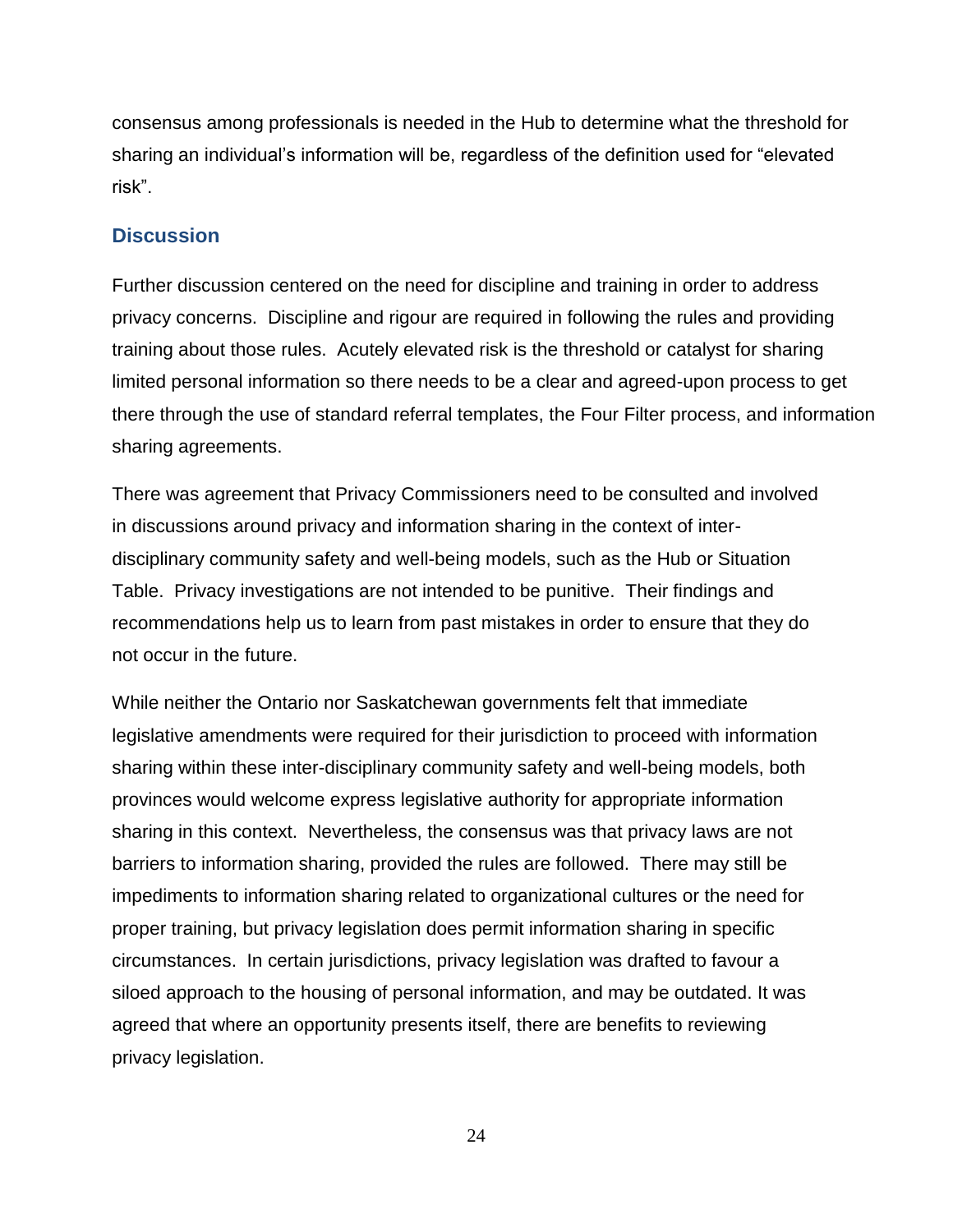Participants at the Workshop also discussed risk-driven databases. Saskatchewan has established a Risk Tracking Database (RTD) and has shared their model with Ontario, which now has a Proof of Concept Project underway. The Saskatchewan and Ontario RTDs provide insight into the level of risk experienced at the community and provincial levels, and allow for new sources of planning data. The databases identify the highest frequencies and highest priorities as they relate to composite risk factors and specific age groups. They can also track successful interventions in reducing risk factors including mental illness, substance abuse, family issues, and others appropriate to the age groups most affected.

The RTD data informs strategies to help solve long-standing problems affecting the specific community or province. This allows for resources to be focused on areas where they are most needed, and involves an ongoing process of refinement. The alignment of appropriate resources to address risk factors is most effectively realized when patterns of risk can be identified, particularly in cases of "acutely elevated risk." Through the identification of these patterns, resources can be invested to mitigate these risks and prevent other individuals from reaching a level of acutely elevated risk.

This information is important to communities because it allows for the refocusing of resources to make a difference in ways that respond to patterns of supply and demand. Risk factors are an evolutionary process and that is why good data is needed – but that data must be anonymized. Once there is a community profile, other agencies can get involved quickly, and interventions are accelerated. Through Hubs or Situation Tables, the participation of relevant social service agencies allows for the provision of a variety of responses that can ideally be delivered before an incident-based response becomes necessary, often involving a police arrest or call-for-service.

Hubs are considered to be more effective and cost efficient approaches to addressing acutely elevated risk in our communities, in comparison to law enforcement and criminal justice approaches. However, in order for Hubs to work, the participating social service agencies need to share information. In addition, a methodology is required to extract data regarding community risk levels, as well as more collaborative community planning models; both will help ensure that appropriate services are made available to address the identified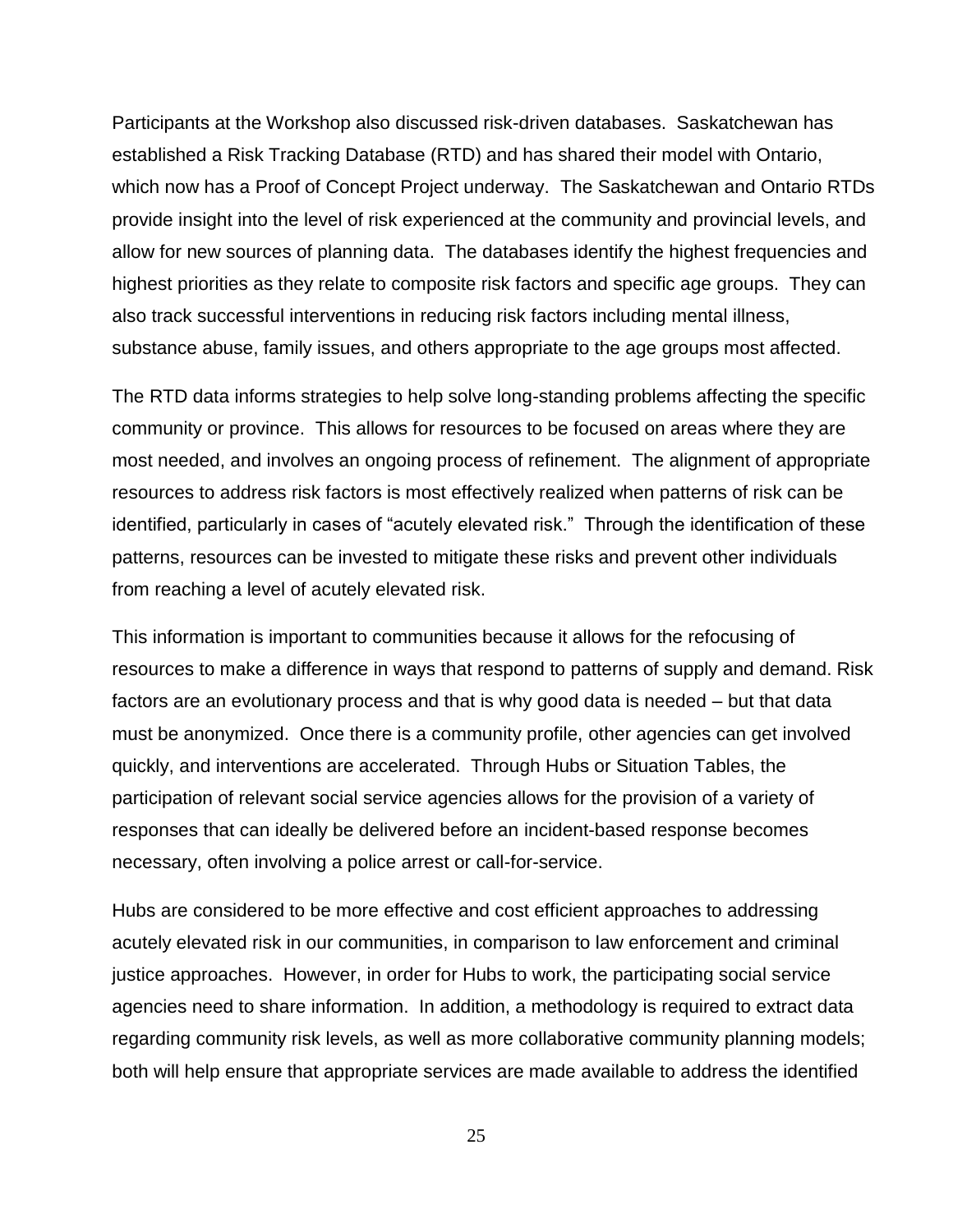risks before individuals, families or communities reach a level of risk that requires a more invasive and intervention.

Participants all voiced the need for tools to set up their own Hubs or Situation Tables, including manuals, templates, guidelines and training. There was general frustration expressed with regard to agencies using the privacy issue as an excuse to avoid collaboration. Those who prefer to work on their own rather than engage with other agencies impede service providers in their efforts to effectively address an individual's or family's risk of harm. Participants noted that we should not look at the cost of sharing, but instead at the cost of *not* sharing as it may jeopardize the well-being of those at risk.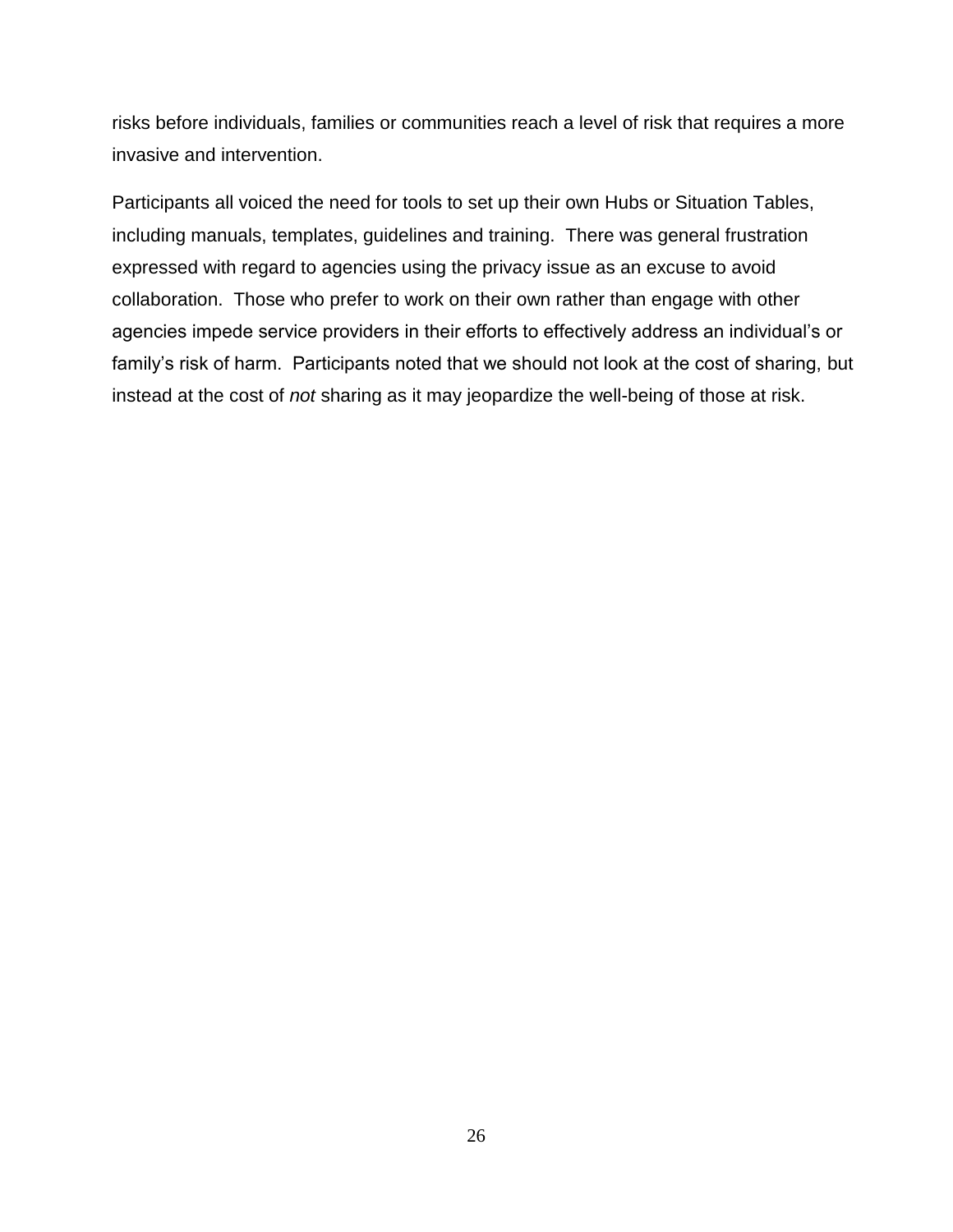### <span id="page-26-0"></span>**Day 2**

### <span id="page-26-1"></span>**Overview of Day 1 Outcomes**

Day 2 discussions were facilitated by Barry Zehr, Superintendent, External Relations Branch, Ontario, and built on the outcomes from Day One. The focus was on best practices that can be applied nationally to share a client's personal information between agencies involved in inter-disciplinary community safety and well-being models, while respecting the client's right to privacy. There was consensus that these models can work within existing privacy legislation that allows for the sharing of personal information, provided a disciplined approach is taken and privacy rules are followed.

### <span id="page-26-2"></span>**Discussion**

What was heard from Day 1 was that there were opportunities within existing legislation to share the personal information of individuals experiencing acutely elevated risk, and that there is a need to do so within these collaborative inter-disciplinary community safety and well-being models in order to ensure optimal service delivery by community services. Participants identified three components required for the successful implementation of models:

- rigour and consistency in the design and implementation of a disciplined model to ensure the legal and defensible exchange of information;
- training to ensure a uniform approach to the implementation and use of the model; and
- engagement with privacy commissioners and a form of routine audits or practical review cycle to ensure conformity with the model design and practices.

In order to ensure consistency in the design of inter-disciplinary community safety and wellbeing models as they are implemented across Canada, participants suggested the development of a 'Hub in a Box' that would include guidelines on the sharing of information within such models; the training necessary to implement the model; and tools that can be used by all communities. Participants also noted the need to include an agreed-upon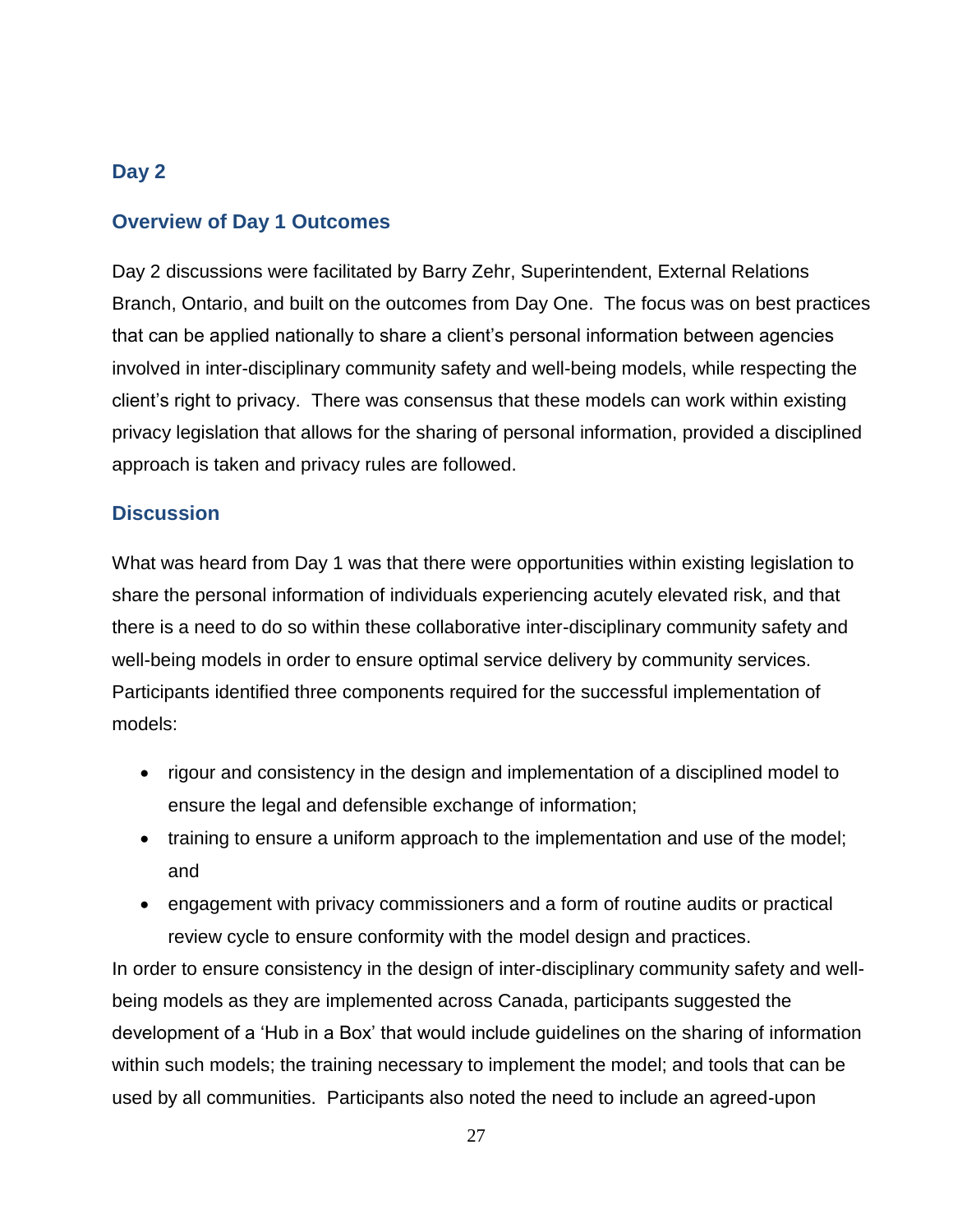definition of 'acutely elevated risk' so that a threshold for the sharing of information could be established consistently across communities. The 'Hub in a Box' would provide high-level direction to communities wishing to implement such an inter-agency approach, but would also encourage communities to tailor the models to their specific needs.

There was a strong recognition of the need to change the way we look at service delivery in all social service sectors in order for individuals and families to get the services they need when they need them. Relying solely on incident-driven responses to community safety and well-being is inefficient, ineffective and unsustainable. Ontario participants highlighted their draft framework for community safety and well-being planning. This framework sets the stage for service delivery and for the development of local community safety and well-being plans to encourage meaningful multi-sectorial partnerships that can respond to crime and complex social issues on a sustainable basis. It is hoped that communities will be inspired to refocus their efforts toward meaningful collaboration, an environment that promotes information and data sharing, and holistic, outcome-based performance measurements.

Participants recognized that the 'Hub in a Box' model and the 'Framework for Community Safety and Well-being Planning' would require the support and championing of leaders from communities across the country in order to be truly effective. Moving forward, participants agreed that the discussion needed to include not only police and justice but also health and education. One of the challenges identified is the need to engage leaders in order to gain support for this model at the highest levels.

Finally, participants recognized the need for ongoing research in the area of interdisciplinary community safety and well-being models and for metrics and evaluation methodologies to determine the effectiveness of the models. It would be beneficial if these anonymized metrics could be shared widely, as they can serve as indicators of possible outcomes.

#### <span id="page-27-0"></span>**Overview and Next Steps**

Moving forward on the subject of inter-disciplinary community safety and well-being models and on information sharing, participants indicated an interest in: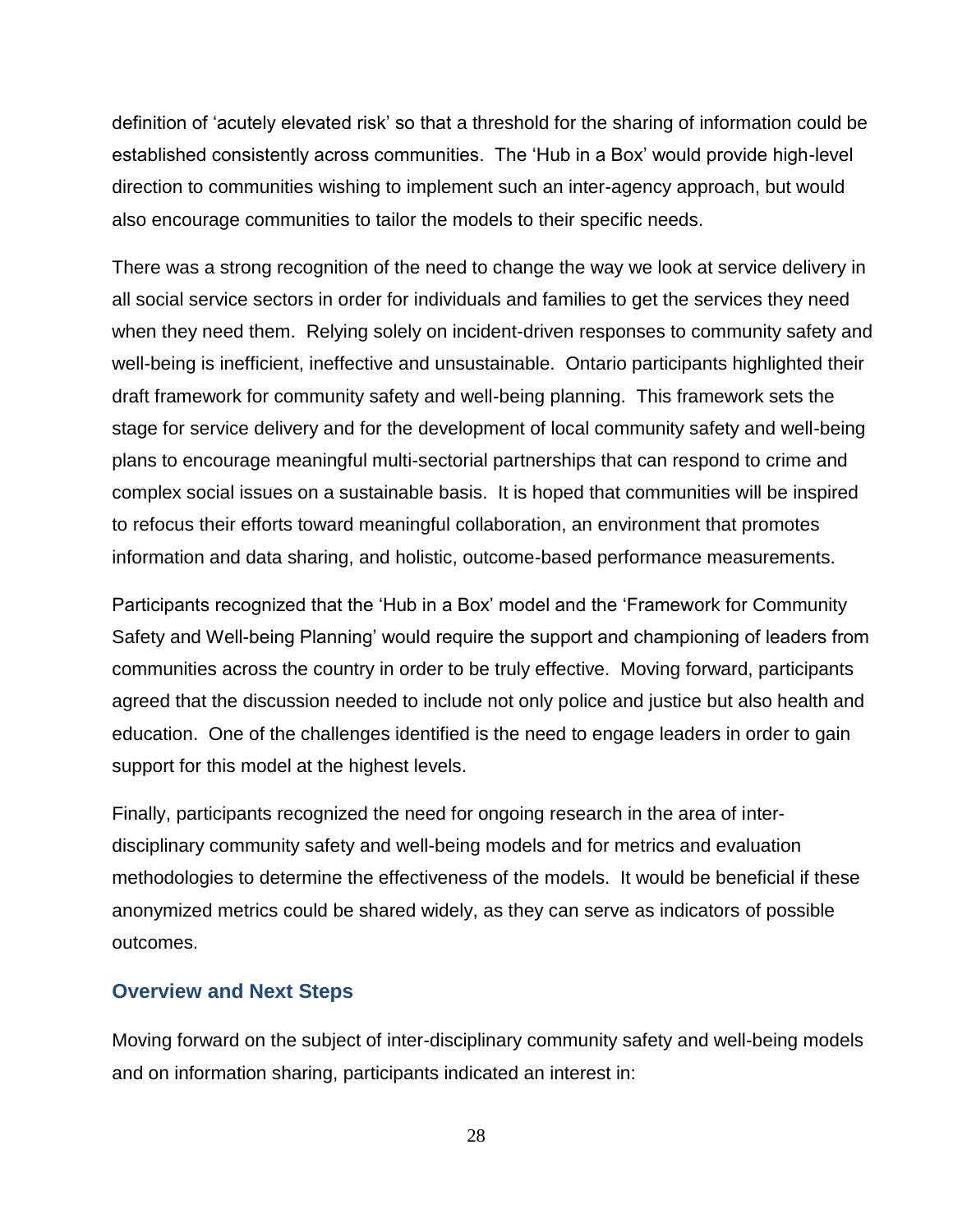- a learning event;
- sharing of information, tools and best practices;
- the establishment of a working group; and
- ongoing research and evaluation.

An inter-disciplinary learning event for 80 to 100 people that focuses on community safety and well-being models was identified as the next step to bring people together to discuss developments related to the Hub and Situation Tables. This event would also provide information on the implementation of inter-disciplinary community safety and well-being models at the community level. Public Safety Canada agreed to examine the possibility of hosting such an event late 2015 or early 2016.

Public Safety also agreed to consider the creation of an inter-disciplinary community safety and well-being models working group. The Department will consult with Federal, Provincial and Territorial partners and other stakeholders to determine the mandate and composition of such a working group. Feedback from these consultations would be shared with participants from this workshop.

It was agreed that ongoing research and evaluation of inter-disciplinary community safety and well-being models is required to ensure the rigour of the models to improve upon existing practices, and to learn from the implementation of the model in various community settings. The consistent collection of data from models across the country would contribute greatly to such research and evaluation. The group therefore agreed that proper methodologies for data collection must be implemented and that such methods must always ensure the protection of private information.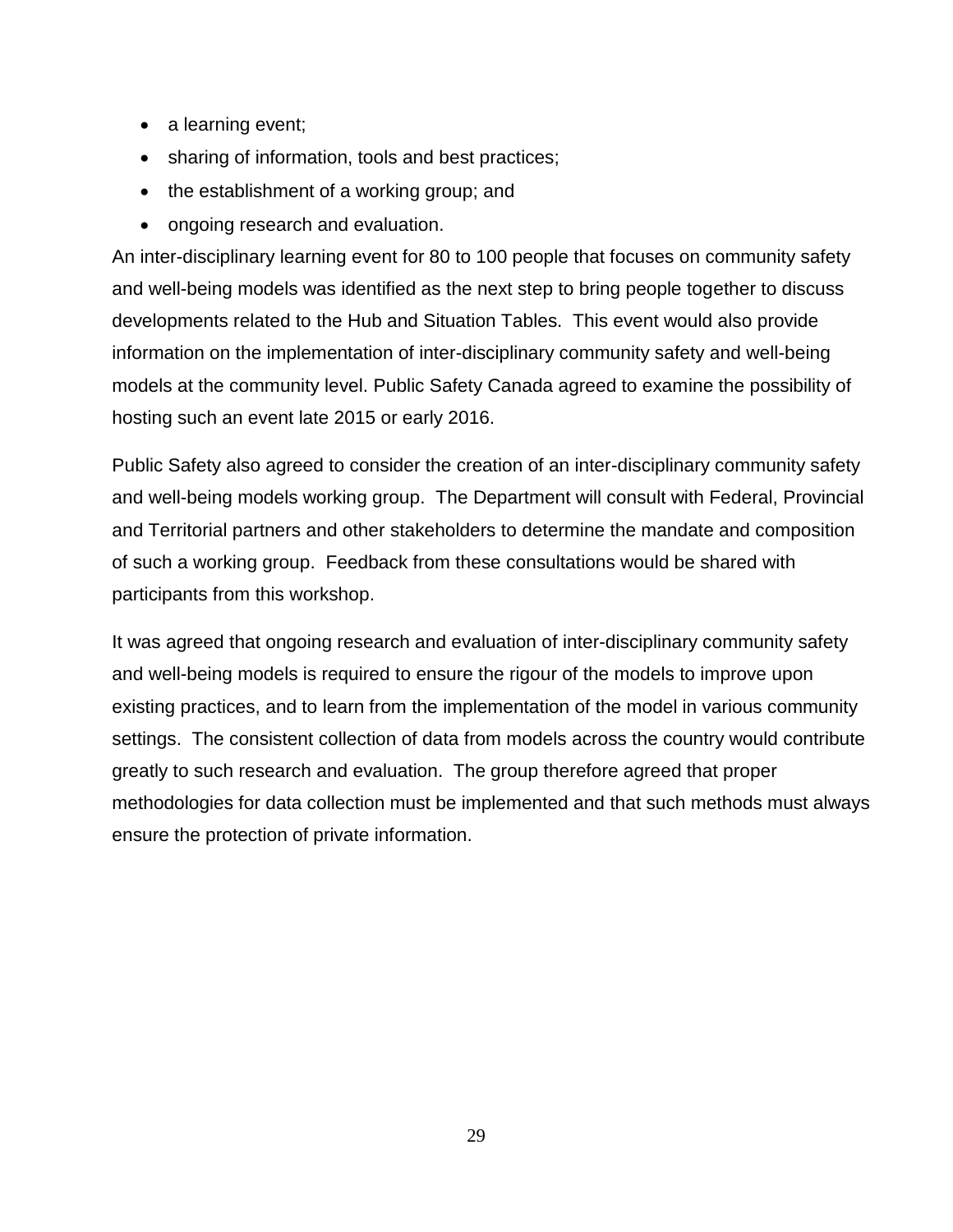## <span id="page-29-0"></span>**Appendix A: List of Participants**

### **Economics of Policing and Community Safety: National Policy Makers' Dialogue on Privacy and Information Sharing Workshop January 20-21, 2015 Ottawa Room, 111 Sussex Drive Ottawa, Ontario**

#### **PARTICIPANT LIST**

| <b>Name</b>                 | <b>Title</b>                                                                                                        |
|-----------------------------|---------------------------------------------------------------------------------------------------------------------|
| <b>Facilitator</b>          |                                                                                                                     |
| Norm Taylor                 | Senior Advisor, Governments of Saskatchewan and Ontario                                                             |
| <b>Public Safety Canada</b> |                                                                                                                     |
| <b>Mark Potter</b>          | Director General, Aboriginal and Policing Policy Directorate, Public<br>Safety Canada                               |
| Annie LeBlanc               | Senior Director, RCMP Policy Division,<br><b>Public Safety Canada</b>                                               |
| <b>Rachel Huggins</b>       | Manager, Policy and Coordination Unit, Public Safety Canada                                                         |
| David Akman                 | Senior Policy Analyst, Policy and Coordination Unit, Public Safety<br>Canada                                        |
| Christina Wright            | Policy Advisor, Policy and Coordination Unit, Public Safety Canada                                                  |
| <b>Catherine Licari</b>     | Policy Analyst, Policy and Coordination Unit, Public Safety Canada                                                  |
| Erin Robinson               | Senior Policy Advisor, Aboriginal Policing Policy Division, Public<br>Safety Canada                                 |
| Adam St. John               | Policy Advisor, National Security Policy Directorate, Public Safety<br>Canada                                       |
| <b>Saskatchewan</b>         |                                                                                                                     |
| Dale McFee                  | Deputy Minister of Corrections and Policing, Ministry of Justice,<br>Government of Saskatchewan                     |
| Rae Gallivan                | Executive Director of Strategic Engagement Branch, Ministry of<br>Justice, Government of Saskatchewan               |
| Dale Tesarowski             | Senior Crown Council, Strategic Initiatives and Program Support,<br>Ministry of Justice, Government of Saskatchewan |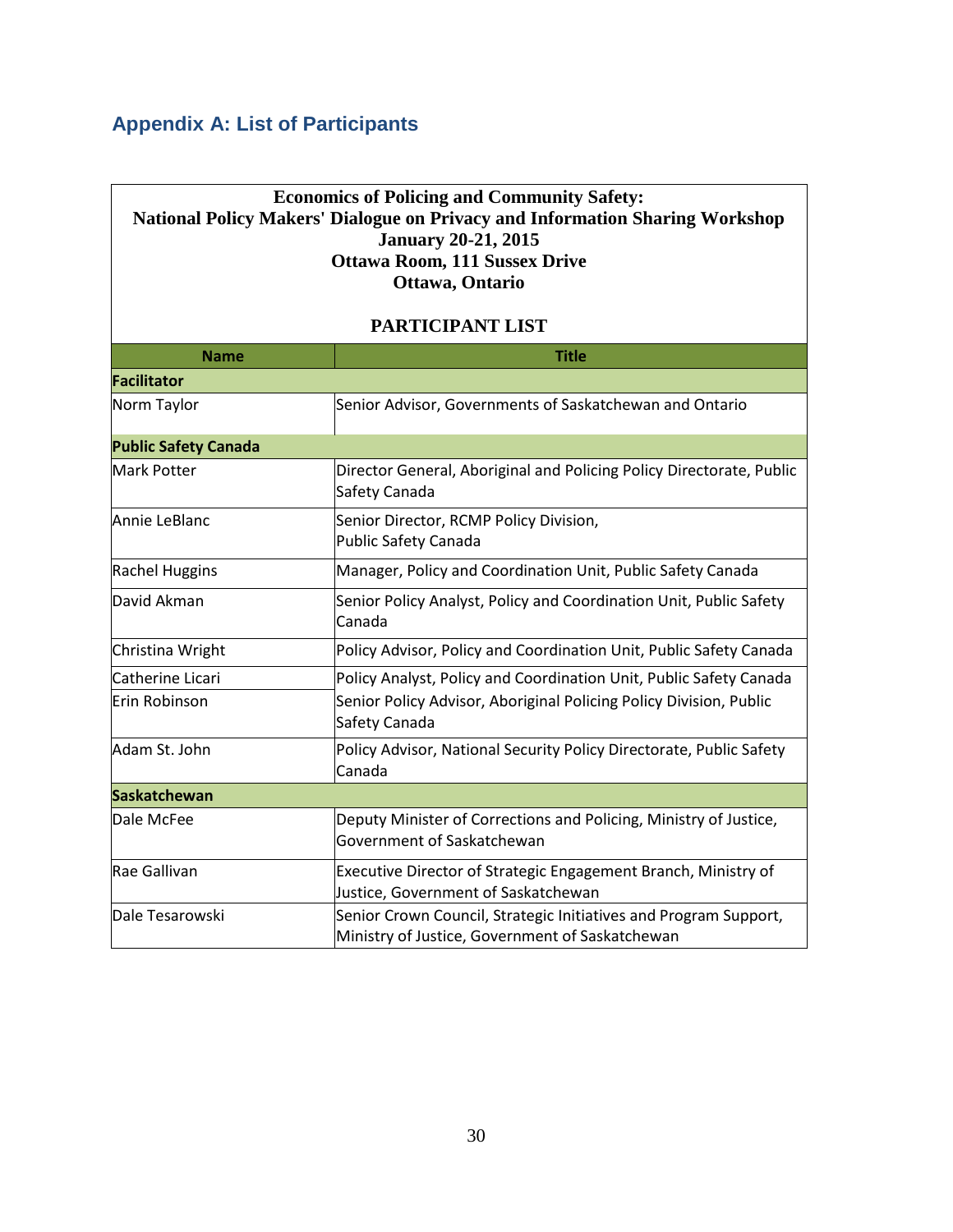| <b>Ontario</b>              |                                                                                                                                            |
|-----------------------------|--------------------------------------------------------------------------------------------------------------------------------------------|
| Matt Torigian               | Deputy Minister of Community Safety, Ministry of Community<br>Safety and Correctional Services, Government of Ontario                      |
| Stephen Waldie              | Director, External Relations Branch, Ministry of Community Safety<br>and Correctional Services, Government of Ontario                      |
| <b>Morgan Terry</b>         | Community Safety Analyst, Program Development Section,<br>Ministry of Community Safety and Correctional Services,<br>Government of Ontario |
| <b>Brian Beamish</b>        | A/Commissioner,<br>Office of the Information and Privacy Commissioner of Ontario                                                           |
| <b>Renee Barrette</b>       | Director of Policy,<br>Office of the Information and Privacy Commissioner of Ontario                                                       |
| Scott McKean                | Manager, Community Development, City of Toronto                                                                                            |
| Brent Kalinowski            | Project Manager, Community Mobilization North Bay, Ontario                                                                                 |
| <b>Barry Zehr</b>           | Superintendent, External Relations Branch, Government of Ontario                                                                           |
| <b>Bill Davidson</b>        | <b>Executive Director, Langs</b>                                                                                                           |
| <b>British Columbia</b>     |                                                                                                                                            |
| Shabnem Afzal               | Senior Program Manager, Crime Reduction and Performance<br>Management, Ministry of Justice, Government of British Columbia                 |
| Elenore Clarke              | Provincial Director, Corrections Branch, Ministry of Justice,<br>Government of British Columbia                                            |
| <b>Alberta</b>              |                                                                                                                                            |
| Lindsay Daniller            | Director, Community Initiatives and Development, REACH<br>Edmonton                                                                         |
| <b>Nova Scotia</b>          |                                                                                                                                            |
| Don Spicer                  | Director of Crime Prevention, Department of Justice, Government<br>of Nova Scotia                                                          |
| <b>Tina Hall</b>            | Solicitor, Public Safety & Security Division, Justice Department,<br>Government of Nova Scotia                                             |
| <b>Prince Edward Island</b> |                                                                                                                                            |
| Cindy Wedge                 | Director of Prosecutions, Crown Attorney's Office, Department of<br>Environment, Labour and Justice, Government of Prince Edward<br>Island |
| Verna Ryan                  | Director, Mental Health & Addictions, Health PEI, Department of<br>Health and Wellness, Government of Prince Edward Island                 |
| Gordon Garrison             | Policing Services Manager, Policing Services, Department of<br>Environment, Labour and Justice, Government of Prince Edward<br>Island      |
| <b>RCMP</b>                 |                                                                                                                                            |
| Philippe Van Dyk            | Policy Analyst, Strategic Policy and Planning Directorate, RCMP                                                                            |
| <b>Catherine Costain</b>    | Officer in Charge, RCMP National Crime Prevention Services,<br>Contract and Aboriginal Policing, RCMP                                      |
| <b>Shelly Dupont</b>        | Inspector, Provincial Hub/COR Coordinator, Operations Strategy<br>Branch, F Division, RCMP                                                 |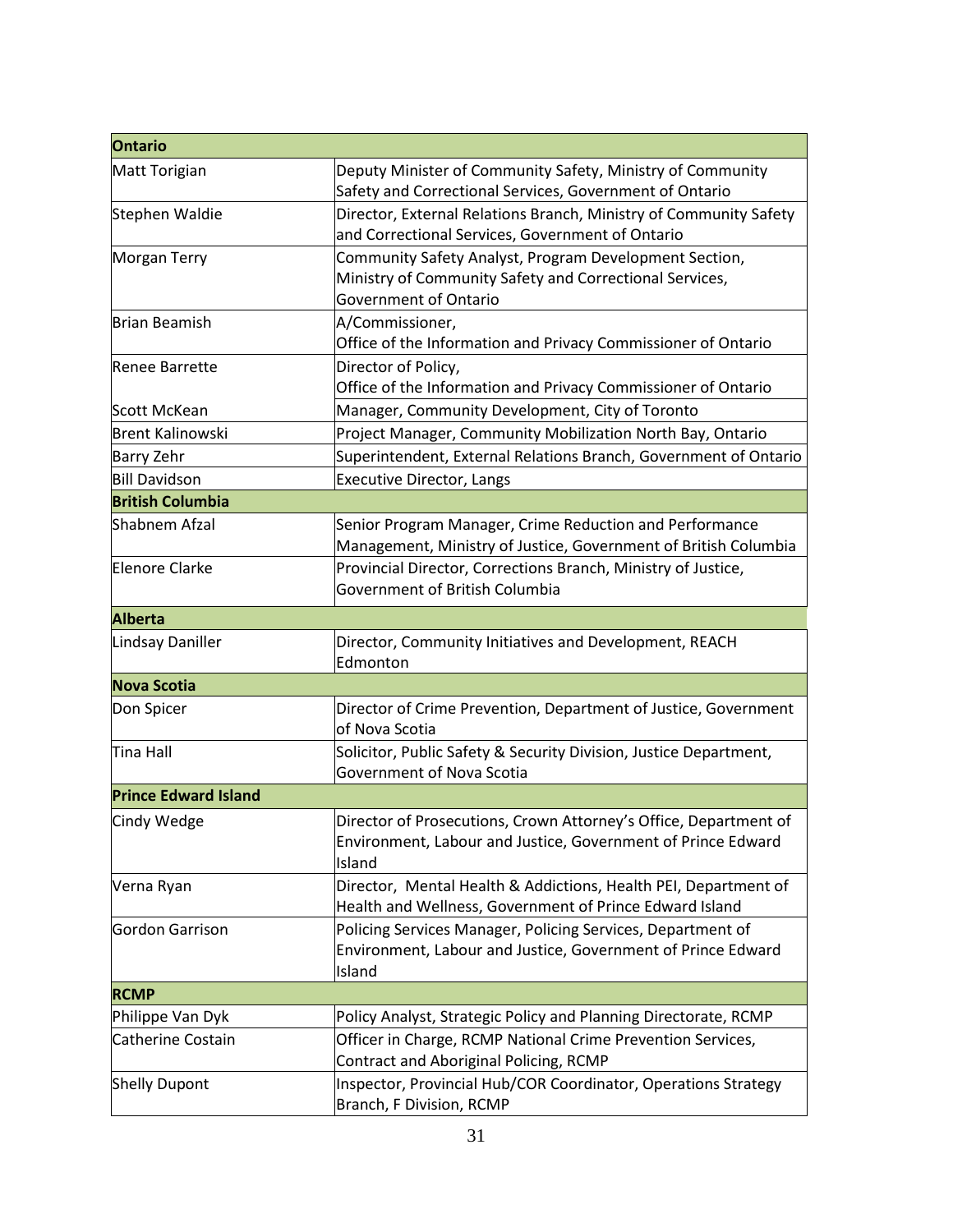| Constance Roussel   | Sergeant, RCMP representative, Hub/COR, Community<br>Mobilization Prince Albert, F Division, RCMP |
|---------------------|---------------------------------------------------------------------------------------------------|
| <b>Steve Strike</b> | Sergeant, Federal Policing, RCMP                                                                  |
| <b>CAPG</b>         |                                                                                                   |
| Cathryn Palmer      | President, Canadian Association of Police Governance                                              |
| Jennifer Malloy     | <b>Executive Director, Canadian Association of Police Governance</b>                              |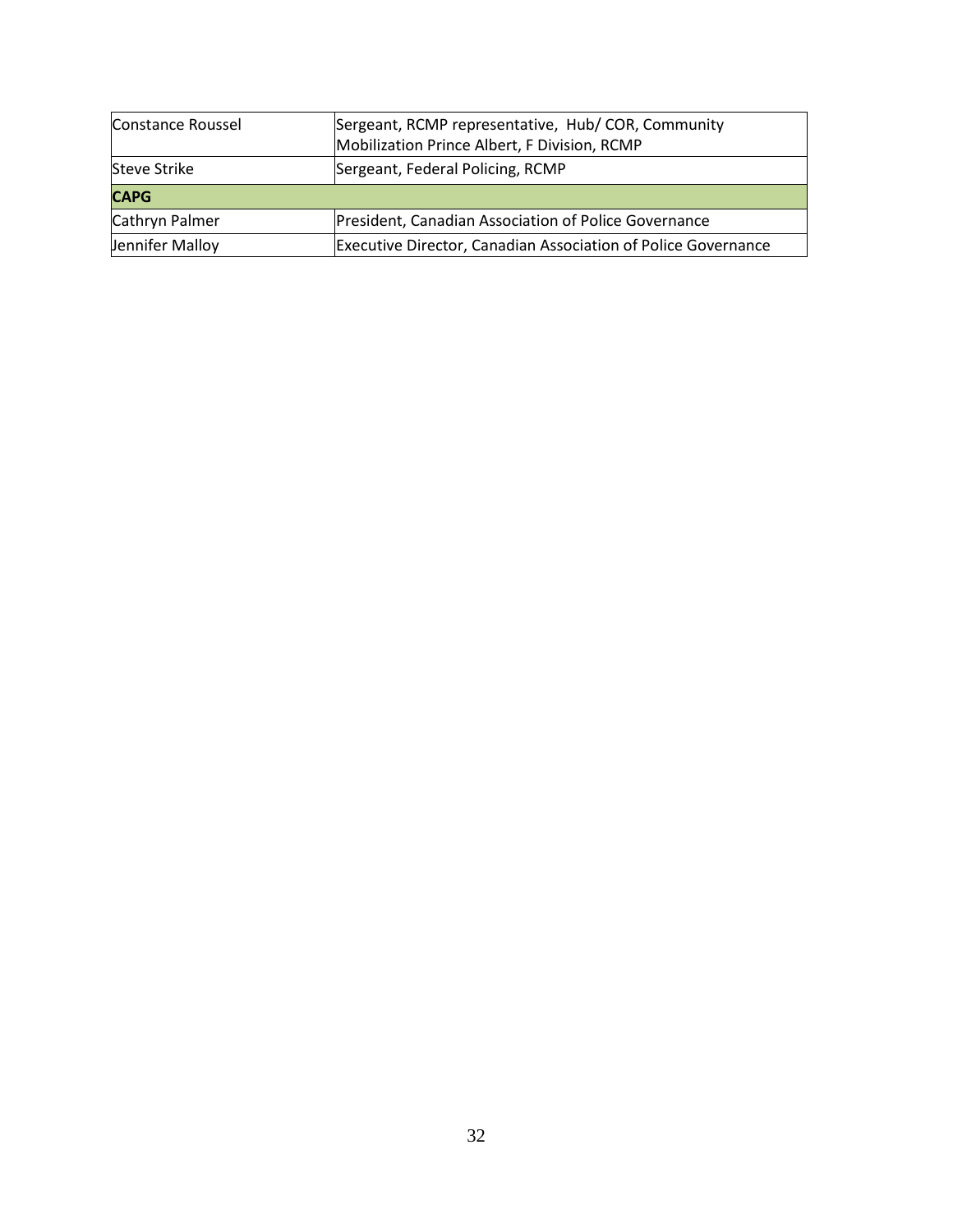### <span id="page-32-0"></span>**Appendix B: Agenda**

2015

**ECONOMICS OF POLICING AND COMMUNITY SAFETY NATIONAL POLICY MAKERS' DIALOGUE ON PRIVACY AND INFORMATION SHARING WORKSHOP**



JANUARY 20-21, 2015 OTTAWA ROOM, 111 SUSSEX DRIVE OTTAWA, ONTARIO

\*DRESS ATTIRE: BUSINESS CASUAL

**DAY 1**

**JANUARY 20, 2015**

### **OPENING AND WELCOME ADDRESS**

| $7:30 - 8:30$ | <b>BREAKFAST</b> |
|---------------|------------------|
|               |                  |

**8:30 – 9:15 Set Up of the Day by Facilitator** Norm Taylor

#### **CONTEXT SETTING**

| $9:15 - 10:00$ | <b>Executive Panel</b>                                                                             |  |
|----------------|----------------------------------------------------------------------------------------------------|--|
|                | Mark Potter, Director General, Aboriginal and Policing Policy<br>Directorate, Public Safety Canada |  |
|                | Dale McFee, Deputy Minister of Corrections and Policing, Government<br>of Saskatchewan             |  |
|                | Matt Torigian, Deputy Minister of Community Safety, Government of<br>Ontario                       |  |
|                |                                                                                                    |  |

10:00 - 10:30 BREAK

**10:30 – noon Practitioner Panel** Facilitated by Norm Taylor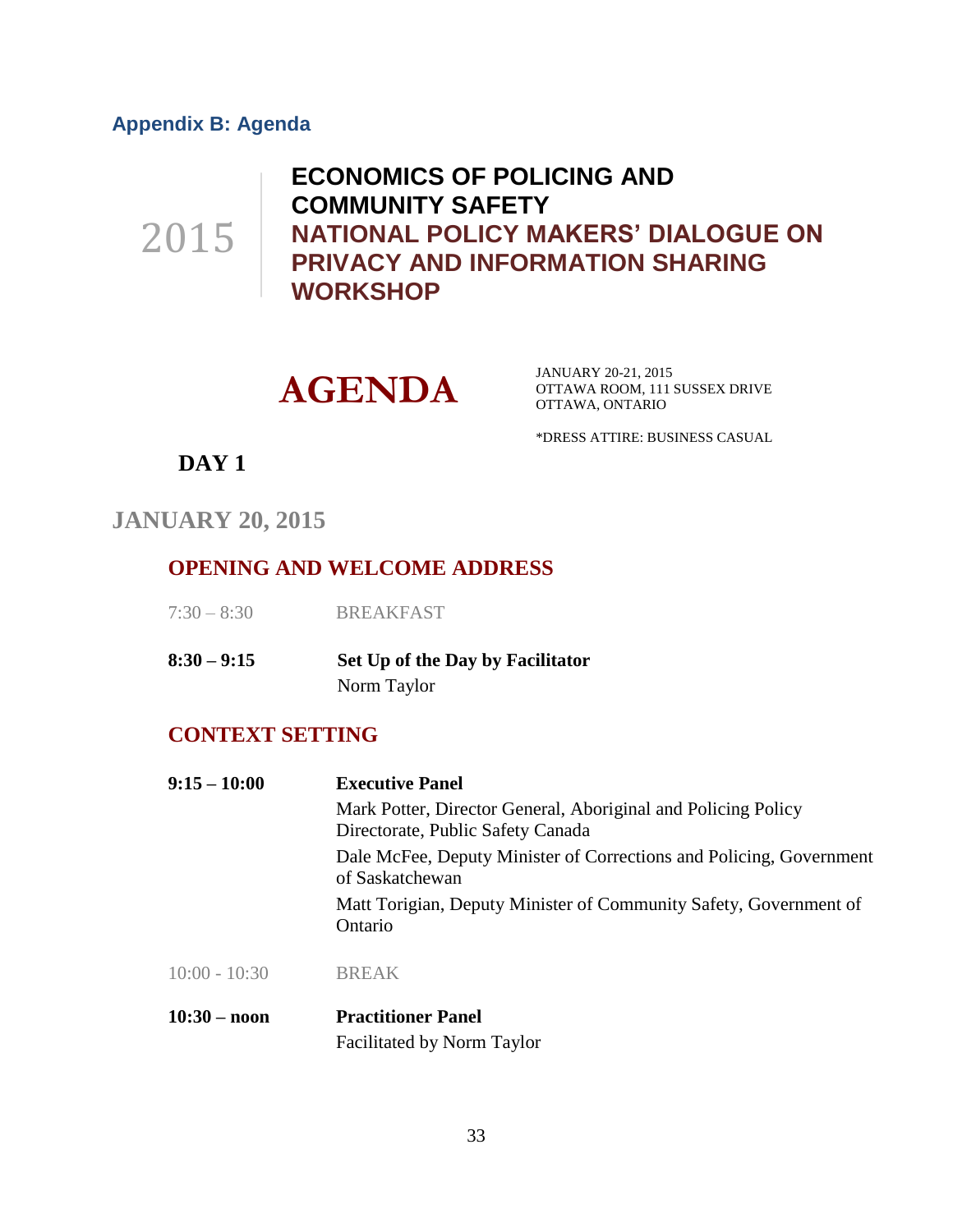#### **Saskatchewan**

Dale Tesarowski, Senior Crown Council, Strategic Initiatives and Program Support, Ministry of Justice, Government of Saskatchewan Rae Gallivan, Executive Director of Strategic Engagement Branch, Ministry of Justice, Government of Saskatchewan

#### **Ontario**

Scott McKean, Manager, Community Development, City of Toronto Brent Kalinowski, Project Manager, Community Mobilization North Bay Bill Davidson, Executive Director, Langs

Noon - 1:00 LUNCH

### **INFORMATION SHARING IN INTER-DISCIPLINARY COMMUNITY SAFETY AND WELL-BEING MODELS**

| $1:00 - 2:00$ | <b>Discussion Session</b><br><b>Facilitated by Norm Taylor</b><br>Facilitated discussion to address perceived obstacles to information<br>sharing within the context of an inter-disciplinary community safety<br>and well-being model. |
|---------------|-----------------------------------------------------------------------------------------------------------------------------------------------------------------------------------------------------------------------------------------|
| $2:15 - 4:00$ | <b>Discussion Session (Cont.)</b>                                                                                                                                                                                                       |

### **DAY 2**

### **JANUARY 21, 2015**

### **DRAFTING NATIONAL PRIVACY AND INFORMATION SHARING GUIDELINES**

7:30 – 8:30 BREAKFAST

#### **8:30 – 9:00 Overview of Day 1 Outcomes**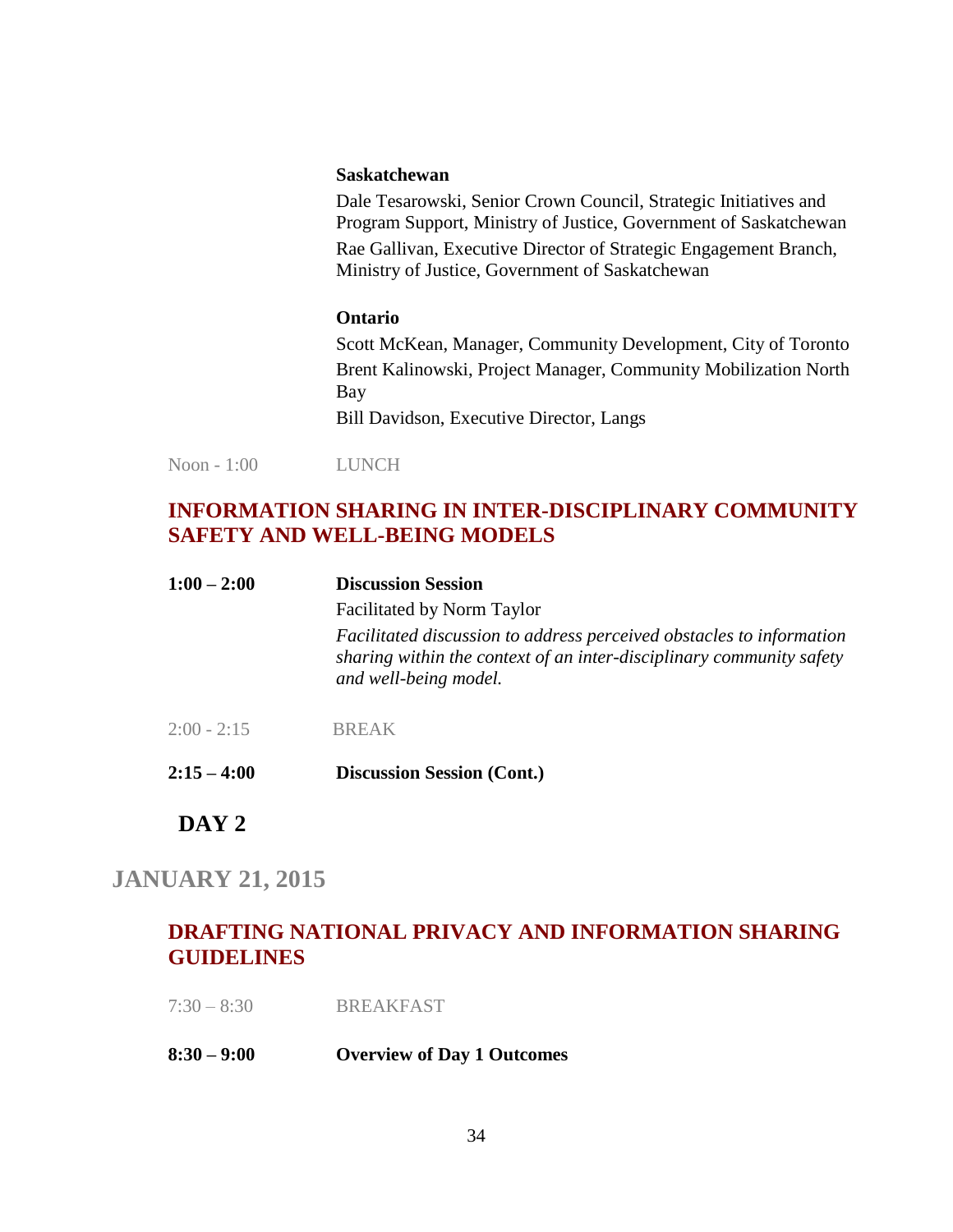| $9:00 - 10:15$        | <b>Discussion Session</b>                                                                                                                                                                        |  |
|-----------------------|--------------------------------------------------------------------------------------------------------------------------------------------------------------------------------------------------|--|
|                       | Facilitated by Barry Zehr, Superintendent, External Relations Branch,<br>Government of Ontario                                                                                                   |  |
|                       | Facilitated discussion on the outcomes from Day One and best<br>practices that can be used nationally to share information within inter-<br>disciplinary community safety and well-being models. |  |
| $10:15 - 10:30$       | <b>BREAK</b>                                                                                                                                                                                     |  |
| $10:30 - 11:30$       | <b>Discussion Session (Cont.)</b>                                                                                                                                                                |  |
| <b>CLOSING</b>        |                                                                                                                                                                                                  |  |
| $11:30 - \text{noon}$ | <b>Overview of Next Steps</b>                                                                                                                                                                    |  |
|                       | Mark Potter, Director General, Aboriginal and Policing Policy<br>Directorate, Public Safety Canada                                                                                               |  |
|                       | <b>End of Workshop</b>                                                                                                                                                                           |  |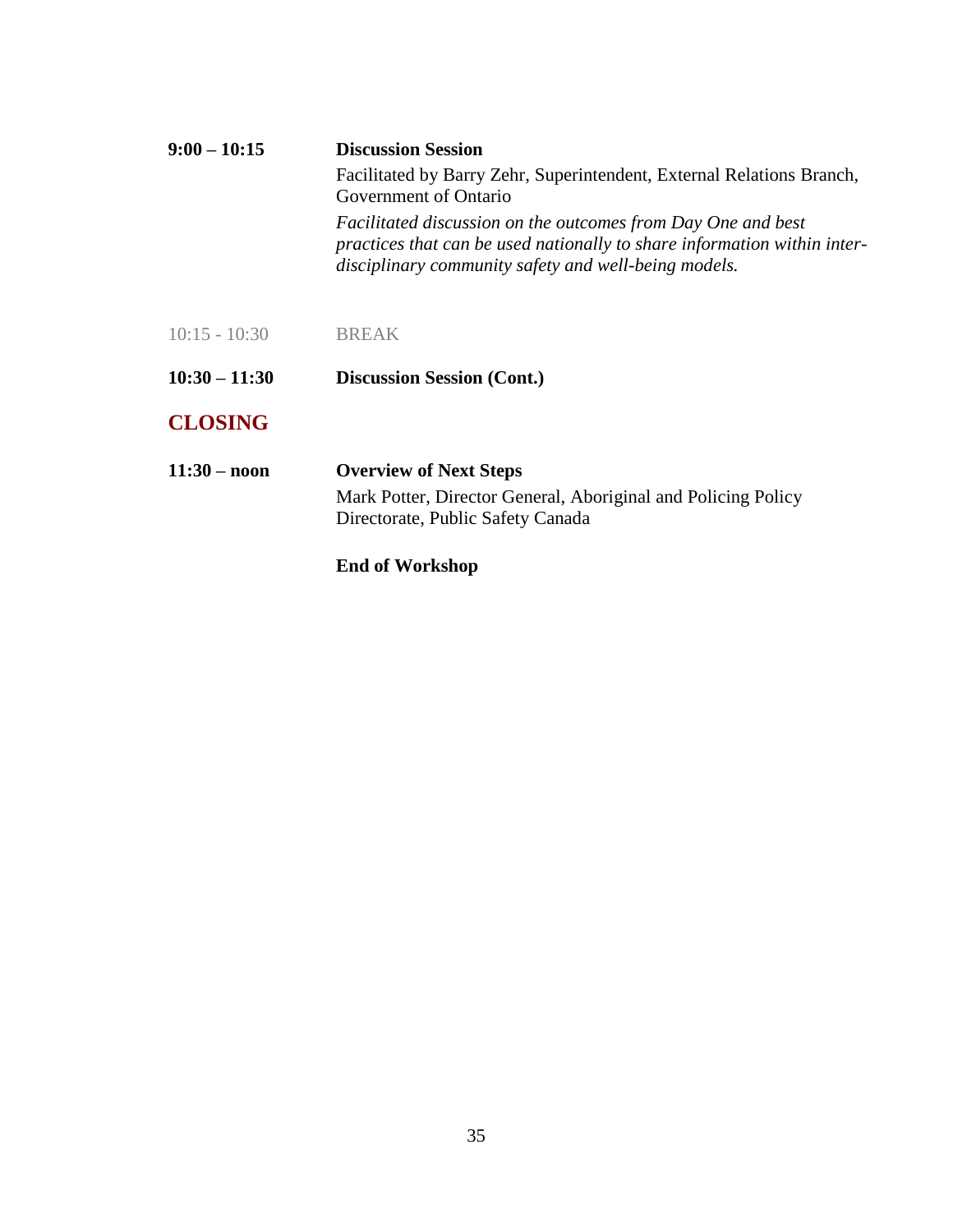### <span id="page-35-0"></span>**Appendix C: Saskatchewan Information and Privacy Commissioner Recommendations and the response from the Ministry of Justice**

The following sets out the recommendations at paragraph 80 of the Saskatchewan Information and Privacy Commissioner's Investigation Report 105/2014, dated November 10, 2014, and the response found at paragraph 81 by the Ministry of Justice to those recommendations.

Recommendations:

"In summary, I recommend:

1. That the partner agencies work together to ensure that the need-to-know and the data minimization principles are consistently applied. This should include the following:

a. Development and mandatory use by all partner agencies of a standard referral form. It should include all the elements recommended in this preliminary analysis.

i. All program participants must receive training on its proper use.

b. A restructuring of Hub table discussions that includes:

i Only those with a demonstrable need-to-know remain in the room past Filter Two.

c. That authority is clarified for post Hub interventions and for any research undertaken by any partner agencies.

i. Agencies restrict staff access to data holdings where need-to-know cannot be established.

ii. Complete a joint Privacy Impact Assessment addressing COR activities to ensure compliance with FOIP, LA FOIP and HIPA.

d. That there is a clear segregation of duties between Hub and COR representatives.

e. All databases, lists or excel spreadsheets linking case number and client names be destroyed.

2. That a comprehensive plan is developed and implemented to ensure deficiencies pertaining to agreements, policy, procedure, notice, training and documentation are addressed in a consistent way by all partner agencies. For example, this plan should address the following: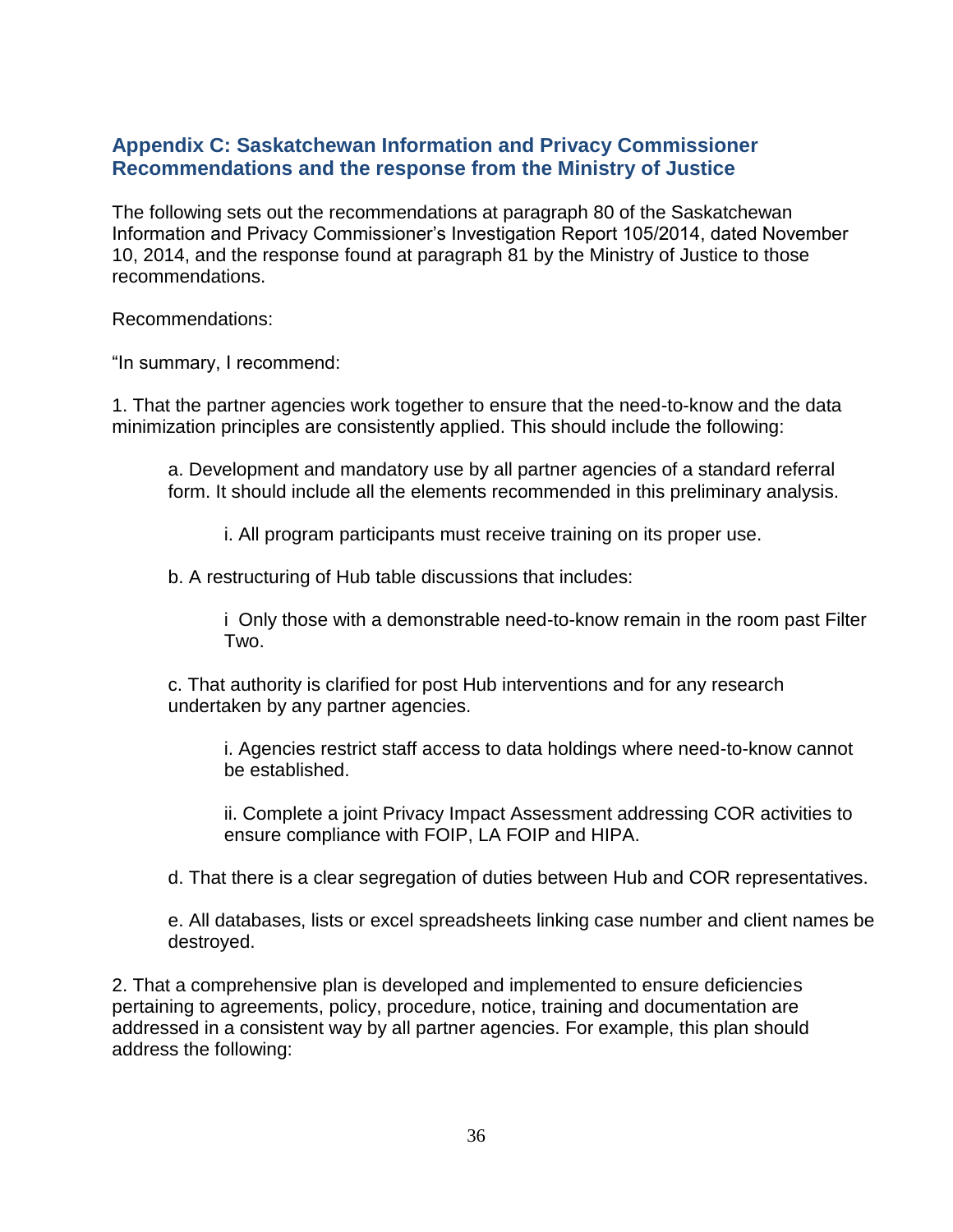a. Consent. The default should be to seek consent of individuals. If consent is not sought then reasons should be documented. During Filter 1 discussions, originating agencies should indicate if consent was obtained.

b. Notice. Information provided on partner websites should include details about CMPA information sharing practices, how individuals can request access and who to contact with privacy questions or concerns.

i. A process needs to be developed for responding to privacy complaints and the program's designated Privacy Officer should receive access and privacy training.

c. Accuracy. Some specific issues to address include:

i. Facebook should not be used as a data collection tool.

ii. Unconfirmed or suspected risk factors

1. A requirement to confirm mental health information when law enforcement is involved and further to adopt the Ontario Commissioner's Mental Health Disclosure test if possible disclosure via CPIC is being considered.

- d. Record keeping. Decisions and authority need to be documented.
- e. Need-to-know, data minimization and de-identification.

3. That when there is a review of access and privacy legislation that consideration is given to bringing municipal police services under LA FOIP. At the same time, amendments should be introduced to clarify the rules for interagency sharing in FOIP, LA FOIP and HIPA including a requirement for partner agencies to enter into written information sharing agreements when they participate in common integrated program delivery."

The Saskatchewan's Ministry of Justice on October 10, 2014, accepted the recommendations and advised that they intend to work towards compliance as follows:

"1. The Ministry of Justice will work with the partner agencies towards improved and consistent application of the need-to-know and the data minimization principles. This will include:

a. Development of a standardized referral form template to be used by all participating agencies. The intent is to develop a form that ensures consistent practice with regard to core elements of the referral (consent, authority, etc.) but allows adaptation to individual needs.